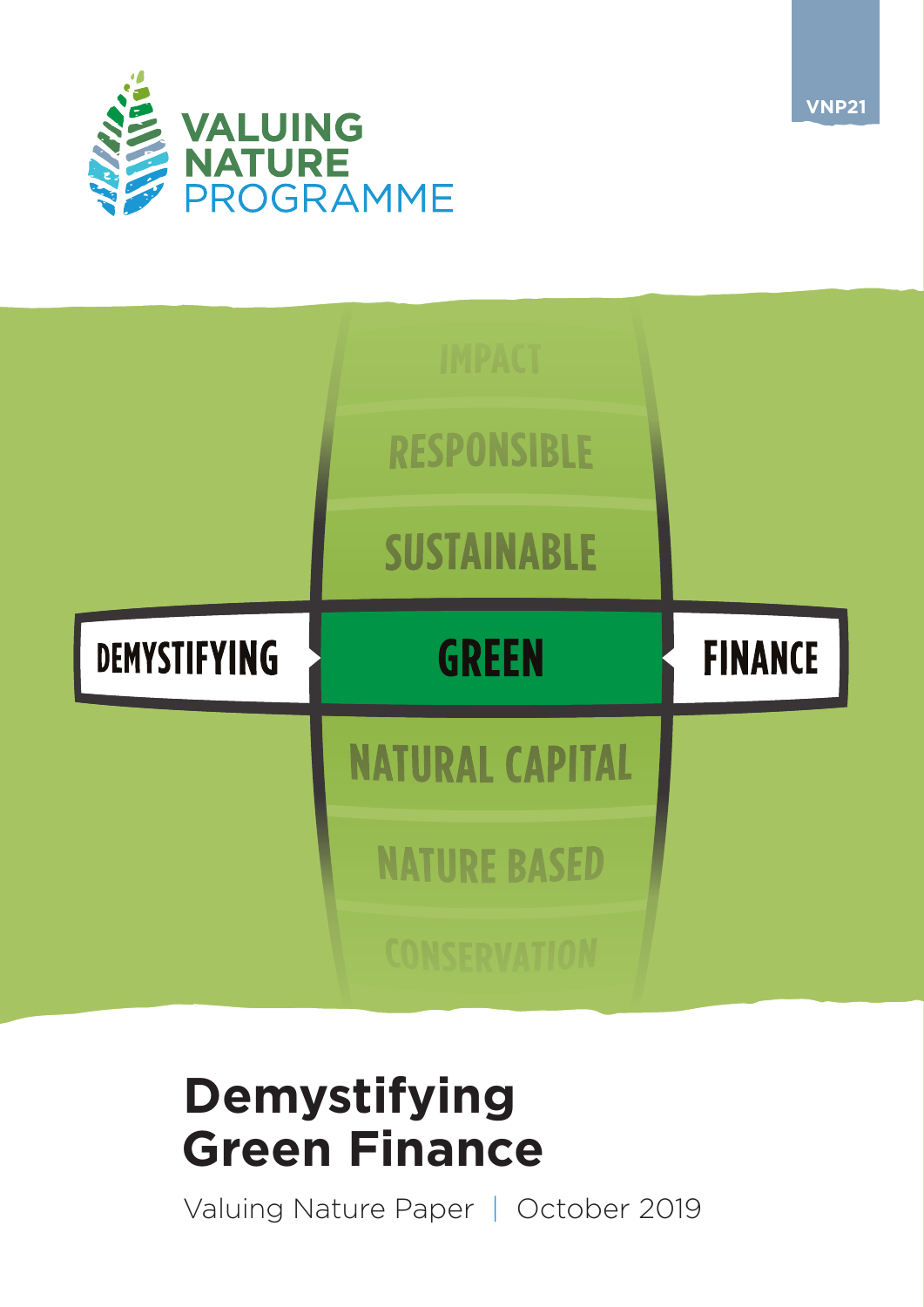# **Demystifying Green Finance**

Valuing Nature Paper | October 2019

 $\overline{\text{Ece Ozdemiroglu1}}$ <br>
Economics Lead of the Valuing<br>
Ece Ozdemiroglu<sup>1</sup>

# Introduction: **Why this paper?**

Valuing Nature is an interdisciplinary research programme and network of research providers and users. While finance and investment have not been a focus of the funded research under the Valuing Nature Programme, work has been done to identify key research and innovation needs for the insurance / financial services sector related to measuring and valuing natural assets.2

There is a growing interest in the finance and investment community to understand nature better – both as an opportunity for investment and as a way to manage current and future investment risks. The rapid emergence of numerous taxonomies, frameworks and initiatives on the topic is a testament to this.

There is also a growing interest in the Valuing Nature Network to learn more about finance and investment. Evidence from Valuing Nature research has traditionally been used to make a business case for public funding and grants. Public funding is necessary but not sufficient to address today's environmental challenges. Given the scale of the challenges from climate change, continued degradation of the natural environment and loss of biological diversity, it is more important now than ever that private investment is also used to mitigate and adapt to climate change, conserve natural resources, and protect, restore and enhance biodiversity. Making the 'business case' for these so-called 'green investments' and making sure they pay off for all concerned is a major challenge.

To begin engaging in this area, we need to be clear what 'green' finance / investment means; where it sits within the wider finance and investment sector; how to define and measure the environmental (and related social) impacts of it and any associated returns. We also need to improve our understanding of how investors assess whether a project is investable.3

Nature Programme Coordination Team; with advice and editorial assistance by Guy Duke, Business Lead of the Valuing Nature Programme Coordination Team.

[2 RT3: Valuing and measuring natural](https://valuing-nature.net/business-round-tables)  [assets for the insurance / financial](https://valuing-nature.net/business-round-tables)  [services sector available at:](https://valuing-nature.net/business-round-tables)  [https://valuing-nature.net/](https://valuing-nature.net/business-round-tables) [business-round-tables](https://valuing-nature.net/business-round-tables)

<sup>3 &#</sup>x27;Investable' means (finance) ready for investment — financially attractive and viable. This is not limited to financial return but also includes risk management, efficient ways of achieving no net loss / net gain of impacts; acquiring 'permission to operate' and building corporate social capital.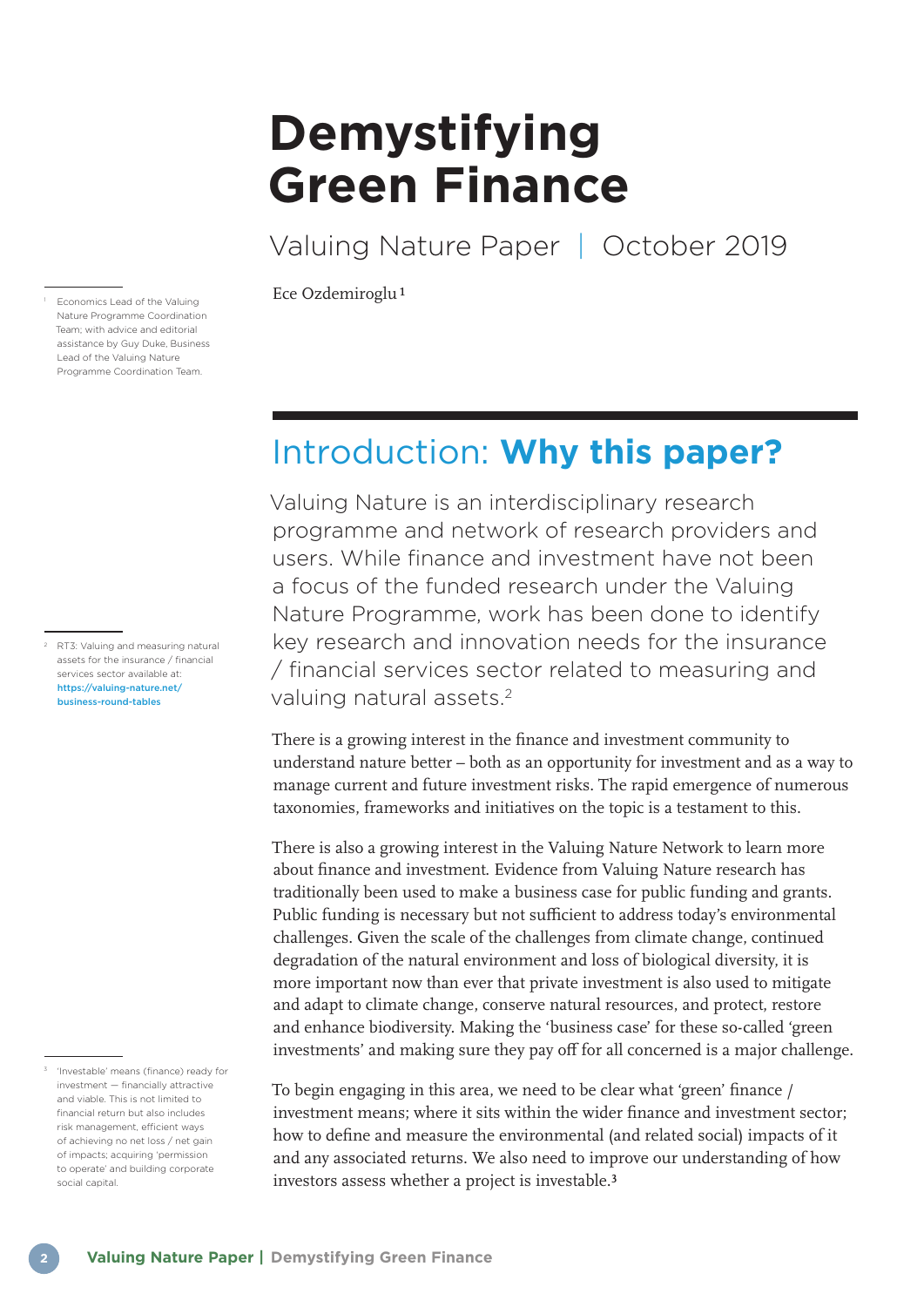This paper is the result of a collaboration of environmental and finance professionals and is intended to be a first port of call for finance related terms, key players and links to further reading and initiatives.

### **What is 'green' finance?**

As the cover shows, a variety of adjectives is used to define what is essentially the use of financial instruments to enable investment that delivers a wider set of returns than money (financial returns) alone. At present there is no universal definition for green finance beyond a broad agreement on the distinctions between green, climate and sustainable finance. The recent UK Government's Green Finance Strategy (2019) makes a distinction between:

• Financing Green – Accelerating finance to support the delivery of the UK's Carbon targets and clean growth, resilience and environmental ambitions, as well as international objectives.

 This is an opportunity for those who can provide 'green' projects and technologies to attract finance. **This is the focus of this paper.**

**Greening Finance** – Ensuring current and future financial risks and opportunities from climate and environmental factors are integrated into mainstream financial decision making, and that markets for green financial products are robust in nature.

 This is an opportunity for environmental professionals to provide evidence on risks and opportunities that should be incorporated in finance decisions. Work is already underway in this arena and a recent framework for integrating natural capital risk assessment for banks was published this year (NCFA, 2018).

Within the 'financing green' classification, a UNEP Inquiry Working Paper in 20164 suggested that the following distinctions should be made: (i) sustainable finance which includes social, environmental and economic aspects; (ii) green finance which includes climate finance but excludes social and economic aspects, and (iii) climate finance which is a subset of environmental aspects. The same document makes a further distinction between financial instruments that address environmental issues as relating to *"the quality and functioning of the natural environment and natural systems"* and social issues relating to *"rights, wellbeing and interests of people and communities".* The box below defines some of the most commonly used terms in this field, distinguishing between the flow of money ('finance') and investment strategies ('investment').

<sup>4</sup> This is an old reference in this rapidly growing area but provides a good list of different definitions of the many related terms.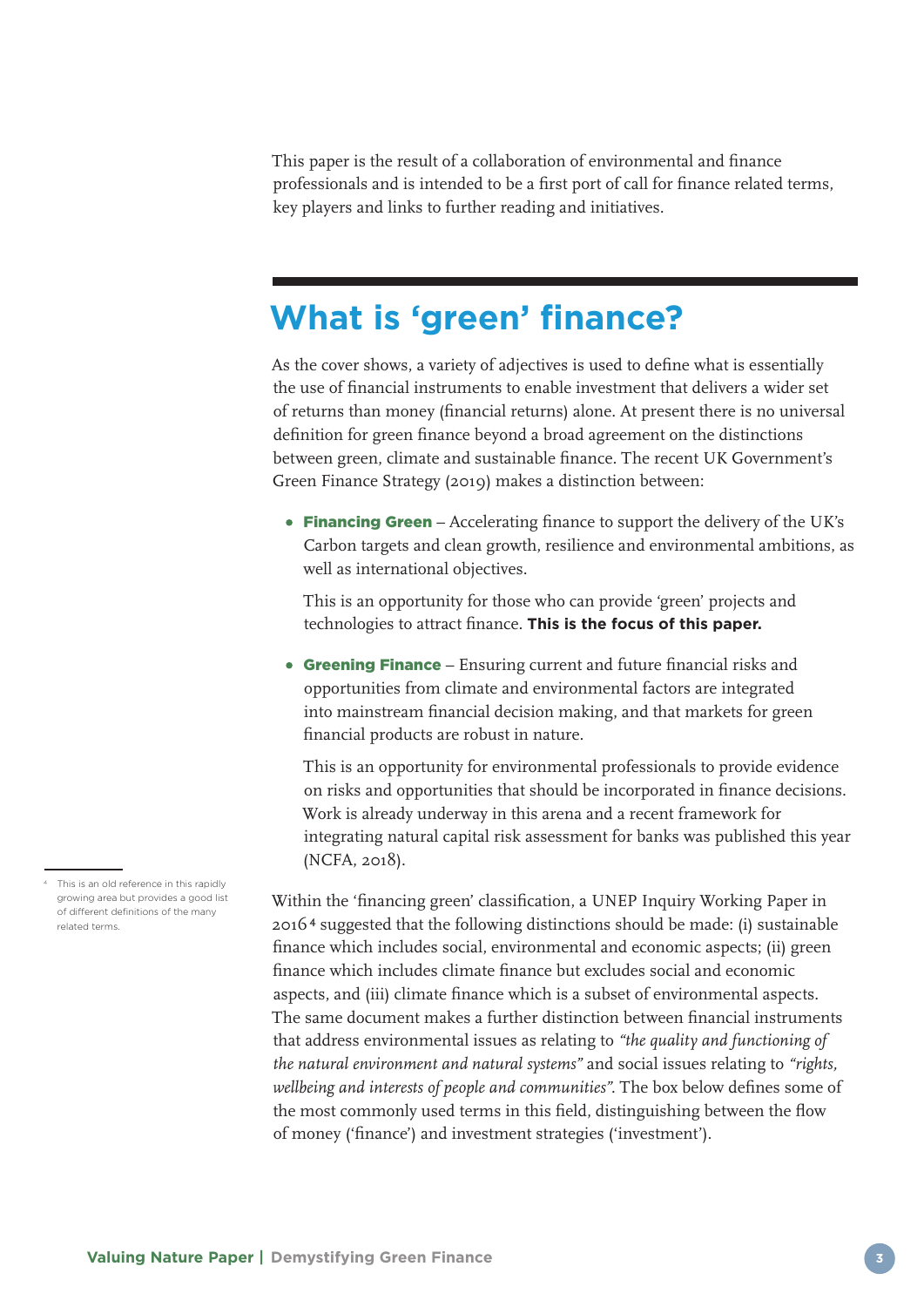### Box 1: A selection of terms used for 'green' finance / investment

Green (finance): (financing the green) the provision of targeted capital for the "development and implementation of green technologies/activities/projects [and] companies whose revenues derive from green technologies / activities" in addition to broader "untargeted" green finance activity for "companies that successfully manage environmental (as well as environmental, social and governance (ESG) – see glossary) risks and are thus perceived as more environmentally friendly than others" (European Commission, 2017).

Green finance is mainly understood to be '**climate finance**' investing in low Carbon strategies (energy efficiency, low-Carbon technology, Carbon sequestration). But, in practice, it is broader and encompasses all nature-based solutions (e.g. wetland restoration, using natural processes to manage flood and coastal erosion risk, Carbon sequestration through habitat restoration).

**Sustainable (finance / investment):** the integration of sustainability considerations (social, environmental, economic aspects, and/or increasingly the UN Sustainable Development Goals – see glossary) into investment decisions (based on A4S, 2019). Investors may adopt different strategies to select the projects, organisations or sectors they invest in – see Who Are the (Green) Investors? section in this paper.

Responsible (investment): an investment strategy that integrates ESG criteria into investment decisions to mitigate risk and yield long-term results. The objective of responsible investment is a financial return with consideration of ESG criteria being secondary. However, ESG criteria are expected to have a positive material effect on financial returns (see also the Principles for Responsible Investment).

Impact (investment): is an investment strategy that aims to achieve financial returns whilst creating positive, measurable social and environmental impacts on/for society. These positive outcomes are paramount to impact investing.

Natural capital (finance / investment): investment in the conservation, restoration, management and enhancement of natural capital intended to provide a return to the investor whilst also resulting in a positive impact on natural capital (as referred to in the Greater Manchester Natural Capital Investment Plan (2018) and see also European Investment Bank, Natural Capital Finance Facility (undated)).

Nature-based solutions (finance of): investment in techniques that involve using nature as part of the solution to mitigate or adapt to climate change, to manage flood and coastal erosion risk, to provide healthy, social and liveable cities, water quality and supply management and for other purposes. Finance for nature-based solutions is encompassed in green finance and differs from natural capital financing in that it only involves investing in natural processes and techniques.

Conservation (finance): investment in conserving or enhancing the natural environment to unlock valuable benefits to nature and, from these, society.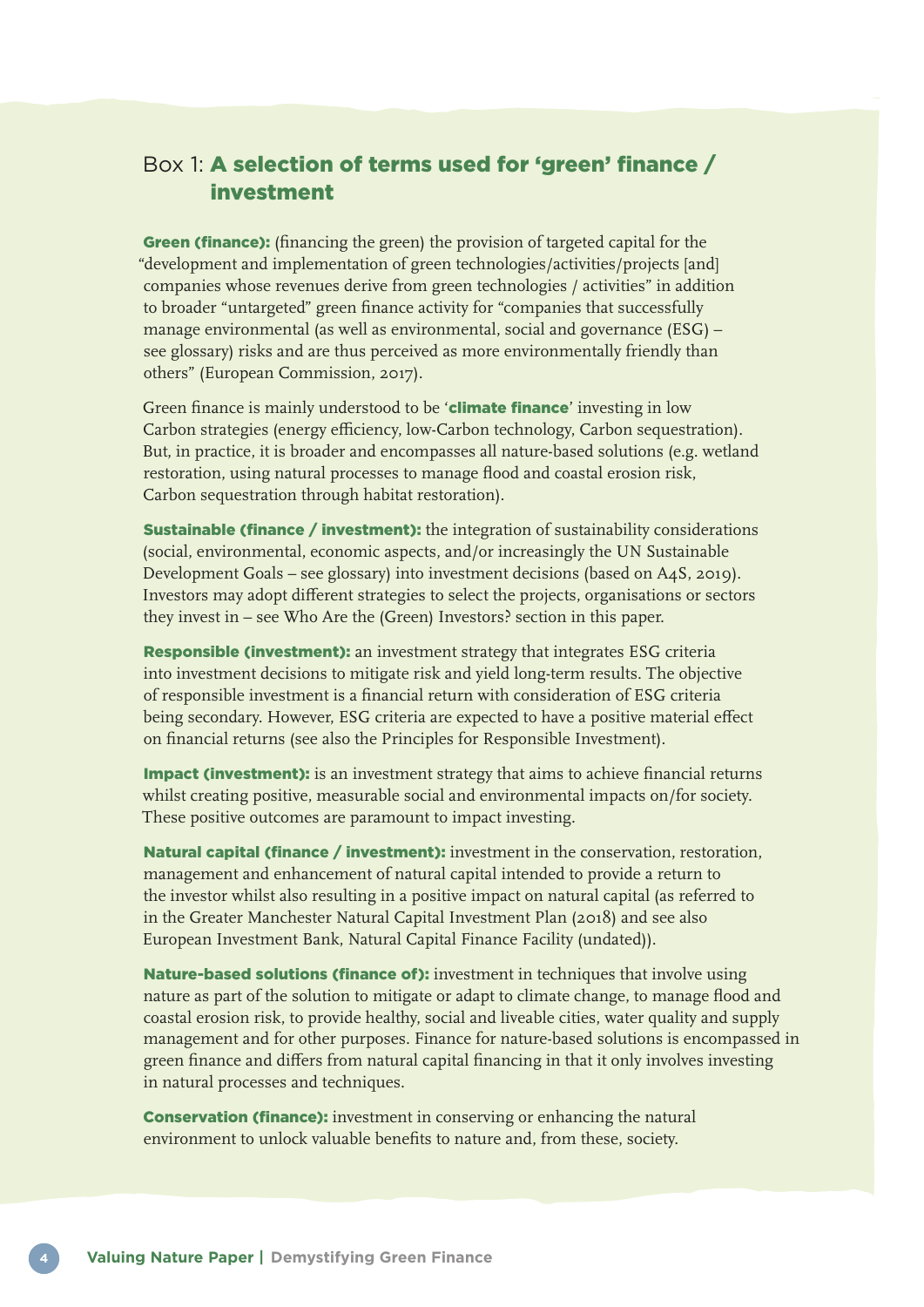It is difficult to measure the size of the market for 'green' finance since the term represents so many different types of investment and investment strategies. The global assets that are under management (AUM) was around US\$74 trillion in 2018 (BCG, 2019). The broadest definition of sustainable investment assets, which includes funds that mandate some reference to ESG factors and impact investing, has grown to around US\$31 trillion at the start of 2018 (Global Sustainable Investment Alliance, 2018), and is expected to continue to grow in the future (BCG, 2019). In other words, around 41% of total AUM have some reference/association to the broadest elements of 'green'.

However, investments that this paper considers to be 'green finance' are likely to be several orders smaller. For example, the estimated size of the global impact investing market is only 0.7% of global AUM (GIIN, 2019), only a proportion of which will be 'green' (other investments include social impact investments). While 0.7% is too small a percentage to make a significant difference to the finance sector, it corresponds to a very large US\$ amount.

# **Green finance — How does it work? Who does what?**

To understand how 'green finance' works, we first need to recap on how the investment sector and project finance work and the many actors within that world. This demystifying paper is, by necessity, a very basic introduction to finance, but the interested readers can follow the links in the Further Reading section.<sup>5</sup>

### How does finance work?

Financial markets facilitate the raising of capital (money) and match those who have capital (the lenders) with those who want it (the borrowers). This enables 'liquidity' – access to more cash than the borrower owns; and risk management (such as being able to spread the risk across different investments and to safeguard against risks).

Capital is raised from individuals' savings and pension contributions; companies retaining profits; insurance companies; funds and endowments from not-for-profit (philanthropic and non-governmental) organisations and 'high net-worth individuals', and governments using the income generated from taxes and other earnings. Borrowers could be individuals, companies, not-for-profit organisation and governments.

<sup>5</sup> This is a rapidly developing field, and readers are encouraged to search for the latest updates.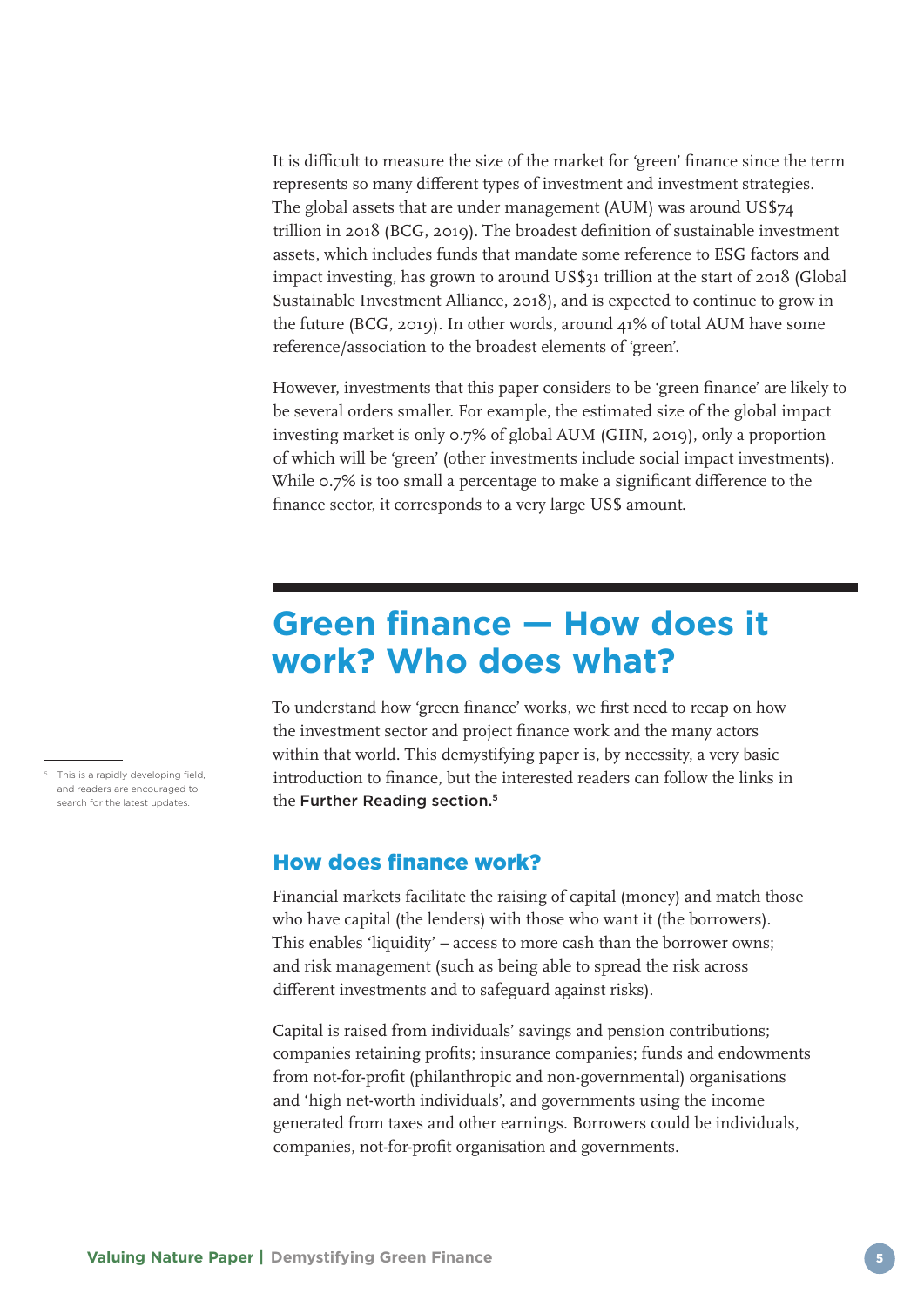Transactions in financial markets are made through securities (e.g. stocks, bonds) or into commodities (e.g. precious metals, agricultural products). In addition, investment can be directly made in projects (project finance) especially by international finance institutions like the European Investment Bank, International Finance Corporations and others.

Banks, investment managers, and international finance institutions facilitate such transactions alongside professionals (brokers, specialist advisors, accountants, lawyers); and credit ratings agencies (who assess the creditworthiness of individuals and businesses). Credit ratings agencies have a particularly important role in incorporating ESG criteria into financial decisions and hence influencing the likelihood of different green investments to be supported.

As well as being both lender and borrower, Government has two other roles: as a policy maker to incentivise different types of finance and as a regulator through independent bodies such as the Financial Conduct Authority (for financial services) and Prudential Regulation Authority (for banking services) in the UK.

Many other stakeholders have important roles in disseminating knowledge about greening finance and financing green. For example, professional bodies and business schools have an important role in including environmental and economic concepts and data in their curricula. There are also various initiatives and institutions set up to encourage the development of green finance (and indeed greening finance). A selection of these is provided at the end of this paper.

### What's different about 'green' finance?

Green finance works like any other finance: capital is invested in projects, programmes and companies for environmental improvements alongside financial returns. Instruments for green finance / investment can be in:

- **Equity** an investor could buy shares (and hence part ownership) in a company that is, for example, developing a new (low carbon or low other environmental impact) technology
- **Debt** an investor could lend money to a company (or government) and expect it to be paid back with some interest. Green bonds are an example of such lending, the proceeds of which are used to generate specific environmental gains. Green mortgages – whereby households investing in energy or other efficiency improvements can get lower mortgages – are also a form of debt financing
- **Project finance** an investor could put money into the design and delivery of a specific project. Payments for Ecosystem Services (PES) could be said to fall into this category as one party pays the other for the delivery of a specific project.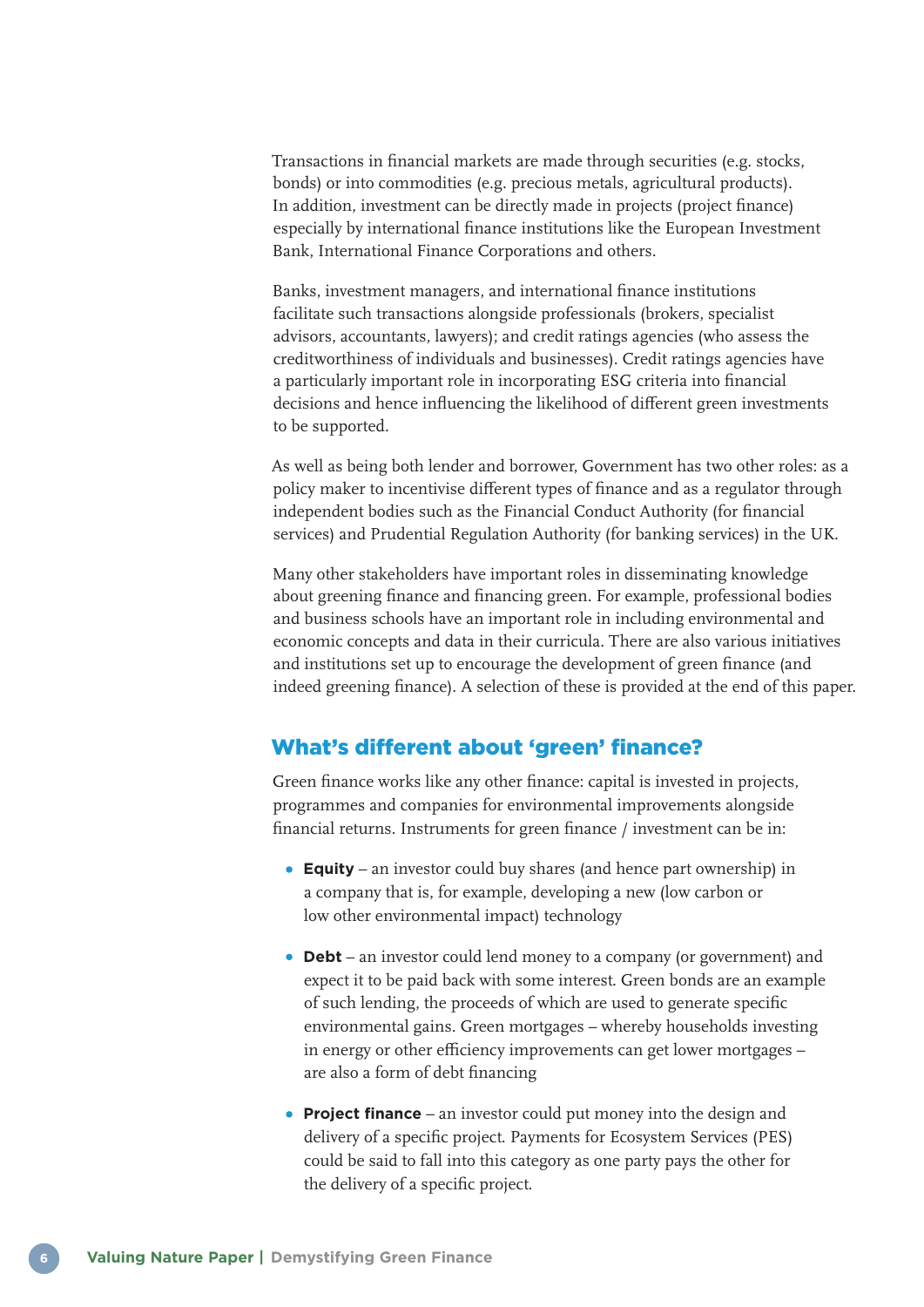### Who are the (green) investors?

Investors are not one uniform group – they have different appetites for risk, expectations for return and use different strategies to manage the portfolio of investments they are involved in. For example, equity investment carries more risk than debt investment (and has more influence over the borrower); the majority shareholder takes more risk (and also has more influence) than the minority shareholder; early stage investors in a project face greater risk than late stage investors and the same applies to investors in long term returns compared to short term.

Figure 1 shows the spectrum of different types of investor based on their financial and non-financial goals which, in turn, influence what kind of financial and other risks they are willing to accept. For example, philanthropists could forgo financial return; impact investors accept a higher financial risk in favour of positive (non-financial) impact and responsible and traditional investors will rely on business models with revenue generating activities and expect risk-adjusted financial returns.

Figure 1: Spectrum of investors Source: Adapted from eftec (2018) and Growing a Culture of Social Impact Investing in the UK<sup>6</sup>. Definition of 'sustainable' is varied but the recent EU Taxonomy (2019) provides detailed descriptions and criteria on sustainable sectors and activities.

| <b>Investor</b><br><b>Type</b>    | <b>Traditional</b>                        | <b>Responsible</b> | <b>Sustainable</b>                                  |                                            | <b>Impact</b>                          |                                   | <b>Philanthropy</b> |
|-----------------------------------|-------------------------------------------|--------------------|-----------------------------------------------------|--------------------------------------------|----------------------------------------|-----------------------------------|---------------------|
| <b>Financial</b><br><b>Goals</b>  | Deliver competitive risk-adjusted returns |                    | <b>Tolerate</b><br>higher risk                      | <b>Tolerate</b><br>below market<br>returns | <b>Partial capital</b><br>preservation | Accept<br>full loss<br>of capital |                     |
| Non-<br>financial<br><b>Goals</b> |                                           |                    | Investment activities<br>'do no harm' / sustainable |                                            | Additional impact of investment        |                                   |                     |

6 [https://www.gov.uk/government/](https://www.gov.uk/government/publications/growing-a-culture-of-social-impact-investing-in-the-uk) [publications/growing-a-culture-of](https://www.gov.uk/government/publications/growing-a-culture-of-social-impact-investing-in-the-uk)[social-impact-investing-in-the-uk](https://www.gov.uk/government/publications/growing-a-culture-of-social-impact-investing-in-the-uk)

7 Some of the labels include passive, systematic, fundamental active, credit, venture capital and private markets investors – but further detail on these is beyond the scope of this paper.

There are different types of investors 7 within each category in this spectrum, using different strategies to select the projects, organisations or sectors they want to invest in. Government is not shown in this spectrum, but it has an important dual role in green finance: (1) as an investor ("public money for public goods") and (2) underwriting some of the risks in green finance.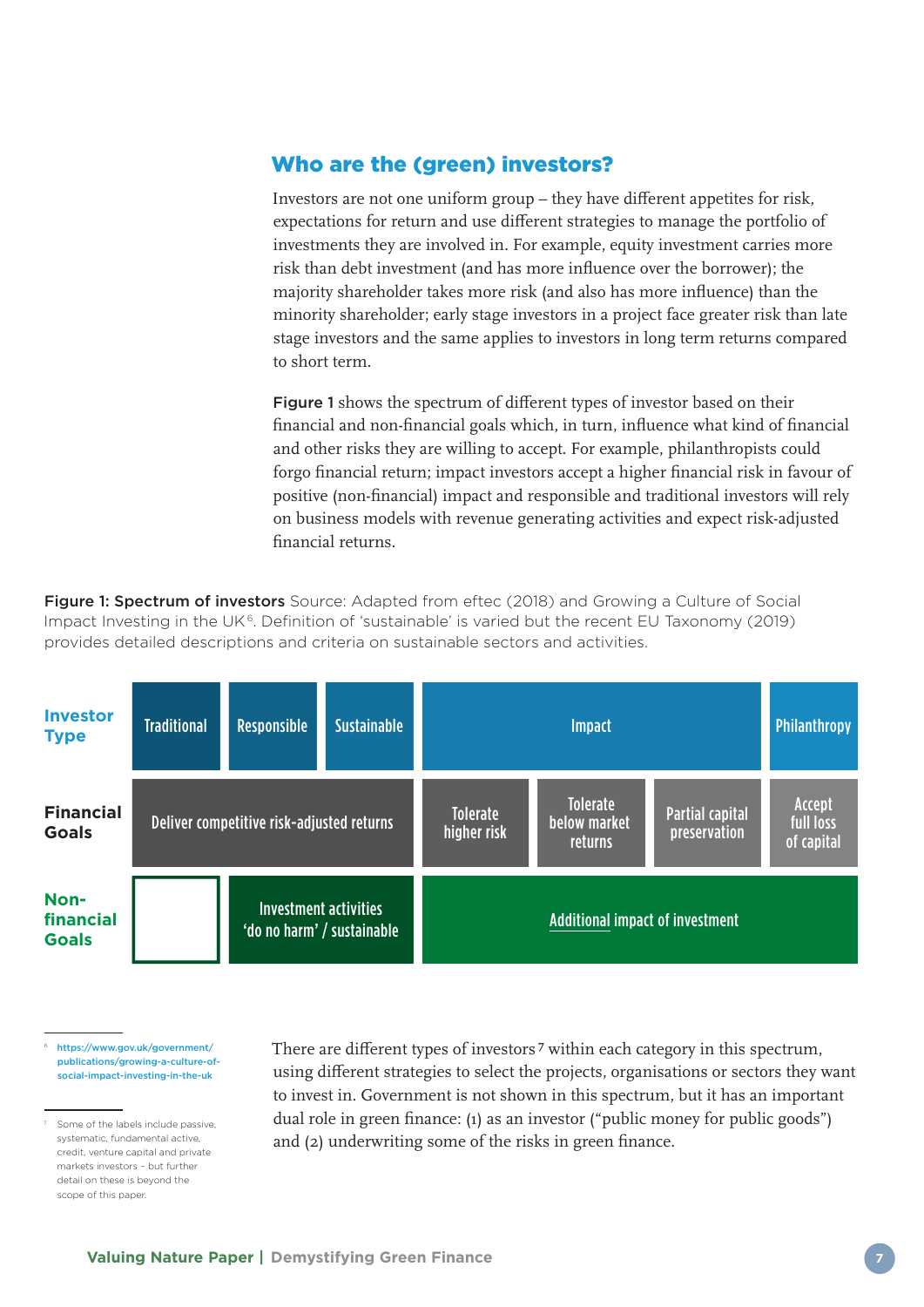Different investment selection strategies can include:

- **Negative/exclusionary screening** (eliminating companies in industries or countries deemed objectionable)
- **Norms-based screening** (eliminating companies that violate some set of norms)
- **Positive/best-in-class screening** (selecting companies with especially strong ESG performance)
- **Sustainability-themed investing** (such as in a fund focused on access to clean water or renewable energy)
- **ESG integration** (including ESG factors in fundamental analysis)
- **Active ownership** (engaging deeply with portfolio companies)
- **Impact investing** (looking for companies that make a positive impact on an ESG issue while still earning a market return)

Borrowers are expected to have sufficient technical and governance structures in place to meet the screening criteria and conditions of finance. Some environmental risks such as unexpected extreme weather events are, however, beyond the control of an individual borrower. Government (or indeed other parties) could act, in effect, as insurers in these cases. 'Blended finance' is the term often used when government and private sector investment come together to invest in, and share the risks of, a specific project or programme of projects (Vivid Economics and Environmental Finance, 2018).

## **Where does one go to for green finance?**

The doors to traditional funding sources such as public funding, research funding or the Heritage Fund are reasonably transparent and advertised. The answer for green finance is not as straightforward.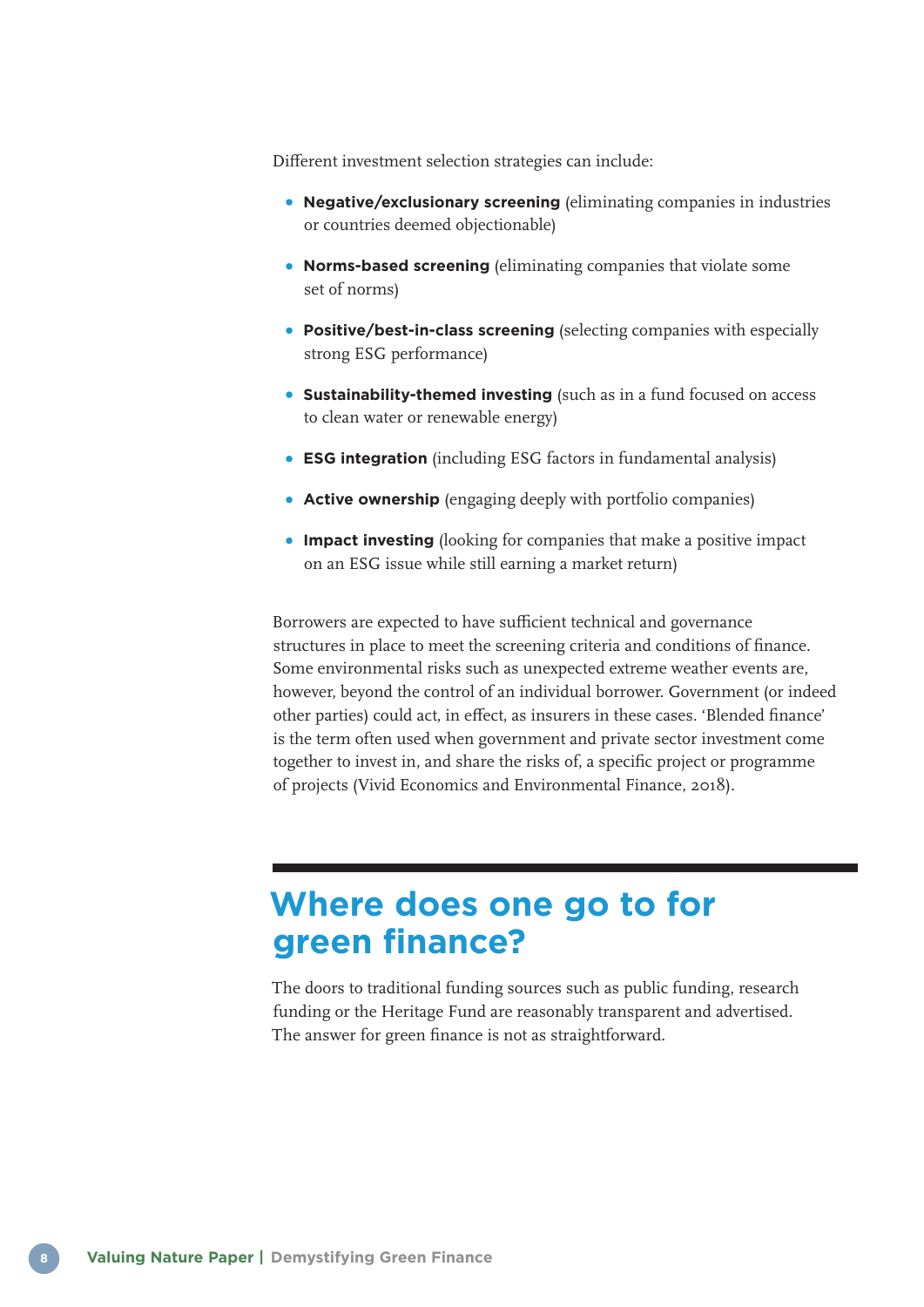Banks, asset managers and others show their interest in green finance in their direct involvement and their publications. So, it is possible to pick out some potential (green) investors. However, individual environmental projects tend to be too small to attract such investors. This is in fact a major barrier to green finance. It requires pooling or packing of individual projects to create sufficient scale and variety (of returns and risks). It also requires preparing individual projects to ensure that they are investable 8. The capacity to do this is not yet fully in place, but action is still possible:

- First speak to finance colleagues, if there are any within your organisation
- Look for links to advocates for green finance and various initiatives, institutes and working groups operating in this space. Some of these are listed at the end of this paper
- Develop or seek examples to help illustrate the advantages of green investment
- There are many project finance examples but we assume readers are more familiar with those examples.

We have provided three examples here. In addition, A4S (2019) and EIB (undated) have several examples from around the globe 9 that may be helpful.

### Example 1: Dutch Sovereign Green Bond

The Dutch Treasury State Agency issued a bond on 21 May 2019. The auction to purchase the bond reached over  $\epsilon$  21 billion in just over 90 minutes, even though DTSA was looking for funding of just under €6 billion. The bond will 'mature' (pay back) in 2040.

The proceeds will go to onshore solar electricity generation facilities; offshore wind energy; water infrastructure (engineered infrastructure for flood defence and water distribution; nature-based water infrastructure including flood defence); low carbon buildings (residential property energy efficiency upgrades) and low carbon land (public) transport infrastructure.

What is interesting about this mix is that it includes projects with direct financial returns (e.g. energy), financial savings (e.g. efficiency gains) and public benefit returns (flood defence). It is also a mix of low carbon, engineering and nature-based solutions. This packaging of different projects with different returns is an important selling point for a bond.

A detailed assessment of the bond, its certification and links to other websites can be found on Climate Bonds Initiative website: **[https://www.climatebonds.net/certification/netherlands\\_sovereign](https://www.climatebonds.net/certification/netherlands_sovereign)**

<sup>8</sup> Greater Manchester Combined Authority Natural Capital Investment Plan recommends the setting up of an Investment Readiness Fund to help overcome these barriers for private investment in the city.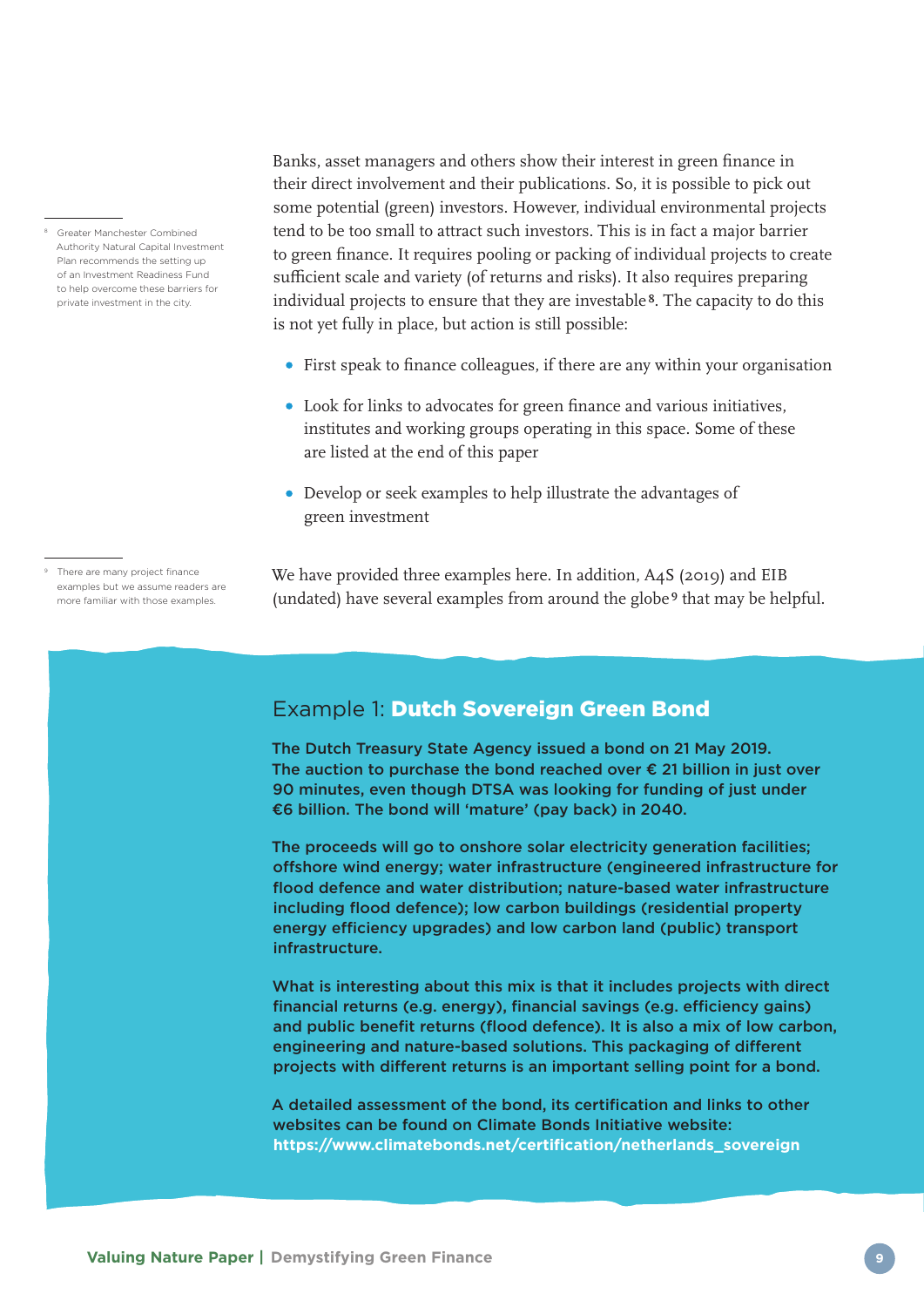### **Example 2: Green Finance in the** UK Water Industry

In August 2017, Anglian Water issued the first GBP green bond worth £250 million. The proceeds from the bond are to be spent on capital and maintenance costs of sustainable water management and recycling projects to reduce climate footprint and to use nature-based solutions. **[https://www.anglianwater.co.uk/siteassets/](https://www.anglianwater.co.uk/siteassets/household/about-us/pr19-10c-green-bond-annual-report.pdf) [household/about-us/pr19-10c-green-bond-annual-report.pdf](https://www.anglianwater.co.uk/siteassets/household/about-us/pr19-10c-green-bond-annual-report.pdf)**

In April 2019, Yorkshire Water issued the first GBP sustainability bond — a sustainability bond is broader than a green bond, adding social categories which allow the company to include areas such as support for vulnerable customers and social tariffs. Investors have placed £1.9 billion of bids for this bond that will mature in 2041. **[https://www.keldagroup.com/media/1105/yorkshire-water](https://www.keldagroup.com/media/1105/yorkshire-water-sustainability-bond-assessment_11-april-19-v2.pdf)[sustainability-bond-assessment\\_11-april-19-v2.pdf](https://www.keldagroup.com/media/1105/yorkshire-water-sustainability-bond-assessment_11-april-19-v2.pdf)**

The Thames Tideway project has also issued a green bond recently — details of which can be found here: **[https://www.tideway.london/](https://www.tideway.london/media/1595/green-bond-framework.pdf) [media/1595/green-bond-framework.pdf](https://www.tideway.london/media/1595/green-bond-framework.pdf)**

Simon Gates, UK Head of Corporate Coverage and Transaction Banking, at the BNP Paribas Bank – has this to say on these developments:

 *"Cynics may argue that many of these areas are business as usual for a UK Water Company – this is partly true, as efficiency projects and affordability are clearly in the scope of regulation. However, the broader ESG frameworks being adopted by these businesses demonstrate a more holistic approach to their strategy than merely following the demands of the regulatory regime. This needs to be lauded as a sign of an industry getting its act together on ESG. It is therefore quite feasible that this sector could be running entirely with sustainable finance in the near future."*  **[https://www.businessgreen.com/bg/opinion/3075488/](https://www.businessgreen.com/bg/opinion/3075488/water-companies-take-up-the-sdg6-challengewater-companies-take-up-the-sdg6-challenge) [water-companies-take-up-the-sdg6-challenge](https://www.businessgreen.com/bg/opinion/3075488/water-companies-take-up-the-sdg6-challengewater-companies-take-up-the-sdg6-challenge)**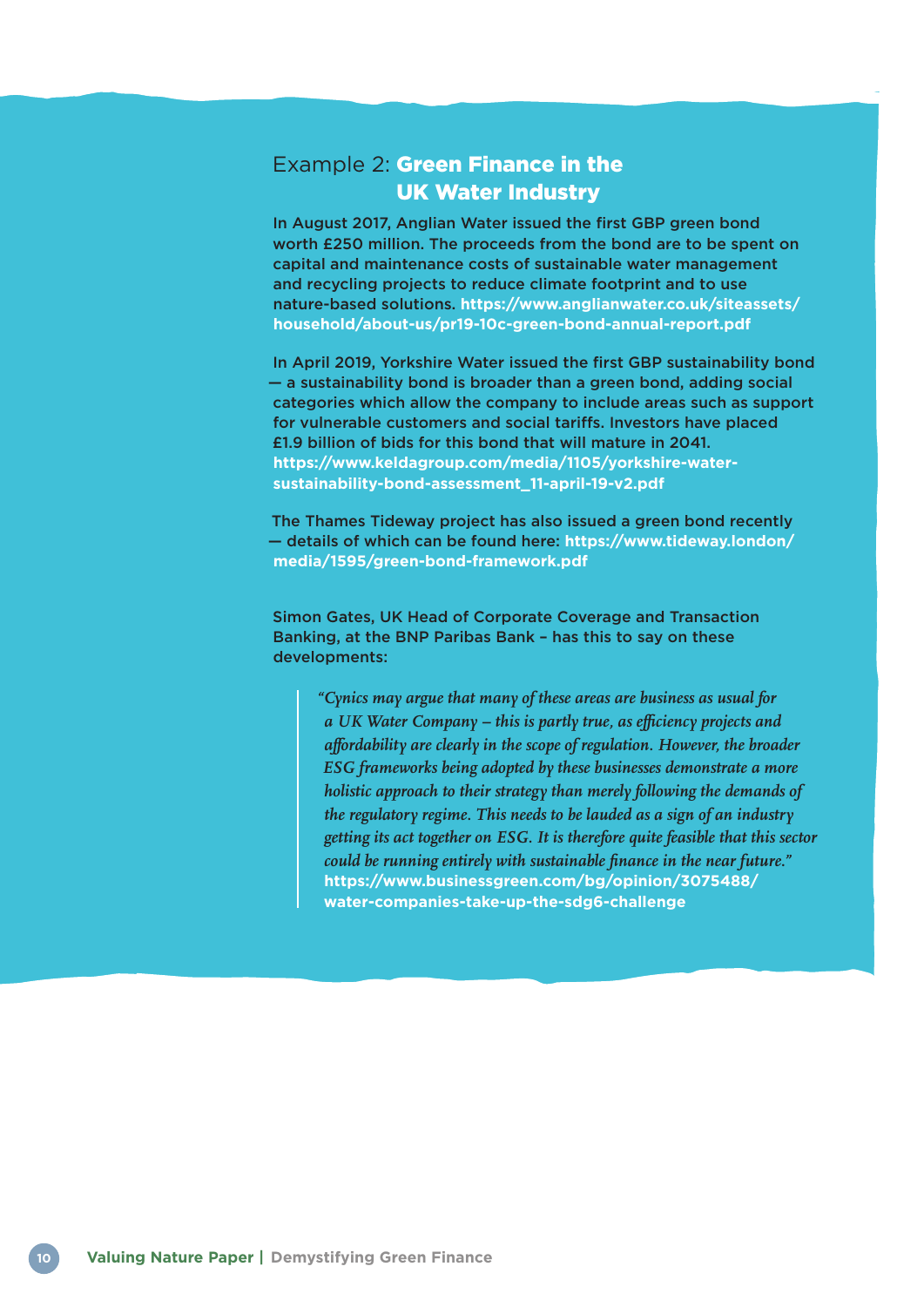### Example 3: Sustainability linked Credit Facility

Olam International is a leading food and agri-business. It recently secured Asia's first sustainability-linked club loan facility of US\$500 million which links the interest rate on the loan to achieving clear sustainability targets. Olam appointed 15 banks to provide the facility in equal parts, with ING as the sustainability coordinator. The loan has a 3 year term.

Under the facility, Olam is committed to meeting targets for a range of ESG metrics, which are independently assessed. The metrics are tested on an annual basis and if the pre-set improvement targets are achieved, the interest rate on the loan is subsequently reduced.

Source: A4S (2019)

#### Features of an investable project

As these examples show, green finance brings multiple sources of finance together for projects that work for people, profit and the planet. To create such projects that deliver benefits across a range of interests, each stakeholder must look beyond their traditional interests to understand the needs of the others.

However, not all projects can deliver for people, profit and the planet – in fact the key problem is that projects that need finance now are those that may deliver for people and the planet but not (as much) financial returns. Therefore, it is important to use the word 'investable' guardedly for projects with proven revenue streams and necessary governance to ensure delivery.

If you need to prepare a project for financial support, consider the following actions to help increase its appeal to investors:

- **Be clear about the project.** Present a well-documented business case and plan, with a good governance system, strong business models and associated financial mechanisms to produce a compelling proposition showing what makes this project different and how it will generate financial and environmental returns, i.e.:
	- The requirements for finance: amount, time and timescales for capital repayment
	- Commonly accepted methodologies for environmental measurement, monitoring and verification of impact (or returns), reporting additionality 10

<sup>10</sup> Natural capital accounting which identifies the beneficiaries and benefits of maintaining natural capital assets can be useful when making a business case for public and philanthropic investment.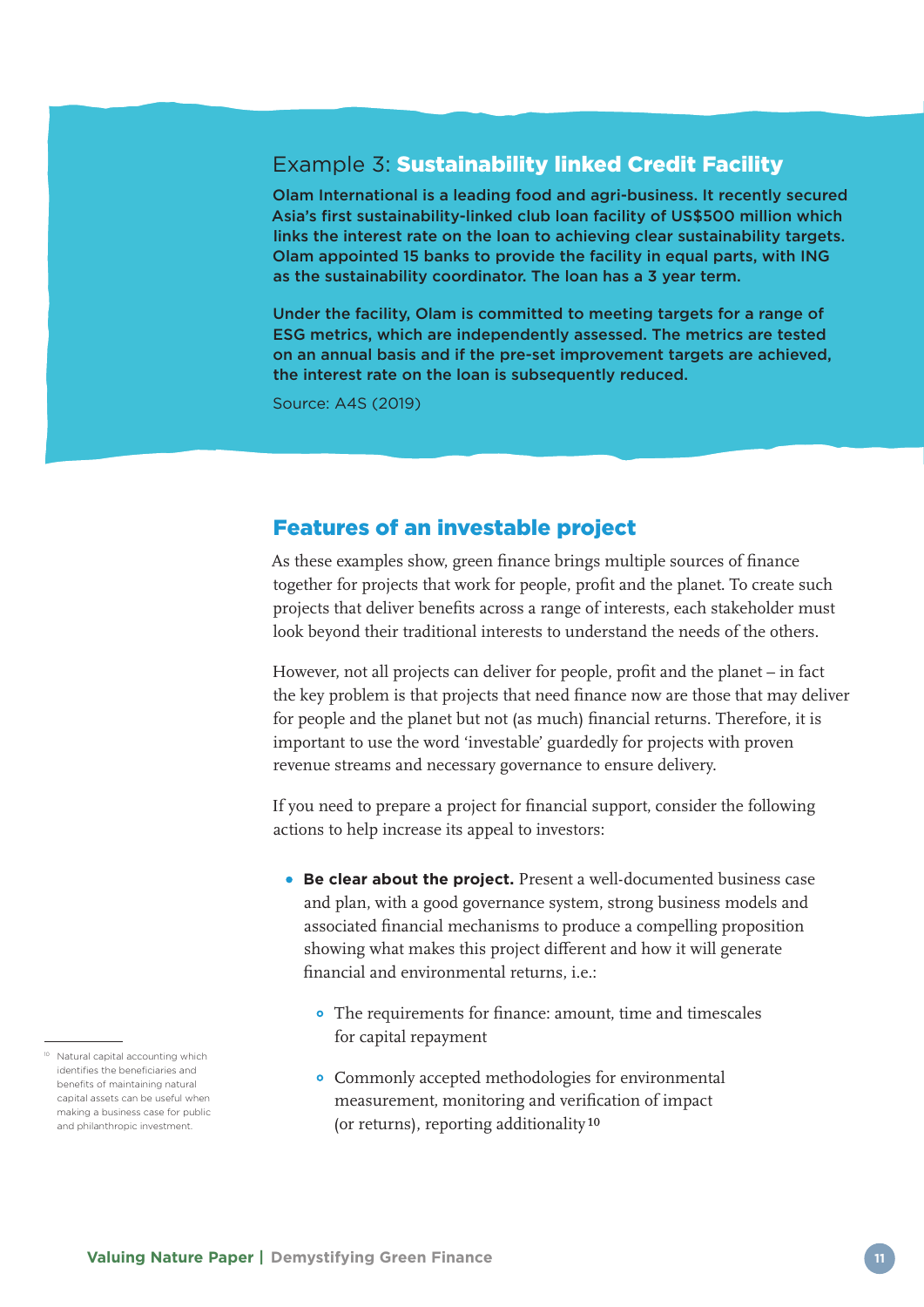- Clarity on expected financial returns: revenue generated (e.g. sale of timber from tree planting which also sequesters carbon) or costs avoided (e.g. investing in peatland conservation could reduce pollution and discolouration downstream, saving water company treatment costs)
- Long term policy and regulatory direction and how the project(s) fits within these
- The risks associated with the investment: especially revenue streams from third party beneficiaries, immature markets, length of capital holding to realise returns, uncertainty in outcome, novelty of technology, complexity of deal structure etc.
- The parties involved in the investment and their capacity to manage the investment and secure returns, their reputations and track records
- Where the project is in the typical investment cycle and where external advisor input fits in to that with considerations of liquidity, scalability, replicability, information asymmetry and maturity mismatch, i.e. the project is more or less developed than where it needs to be for a particular investor

#### **Get to know the potential investors:**

- Their motivations for investing in the project(s) and hence expectations for (all types of) returns (e.g. compliance, risk management, enabling licenses to operate and other motivations)
- Scale at which they wish to invest: it may be necessary to package complementary projects together for joint finance in cases where the level of investment you need is smaller than what is on offer
- What their acceptable levels of perceived risk are, i.e. are they able to lose any money, what is the minimum financial return expected?
- What does 'robust evidence' (or impacts, risks etc.) mean to them in the context of demonstrating your internal governance or the measurement of your impacts?

European Investment Bank (undated) has a longer list of factors project providers should take into account.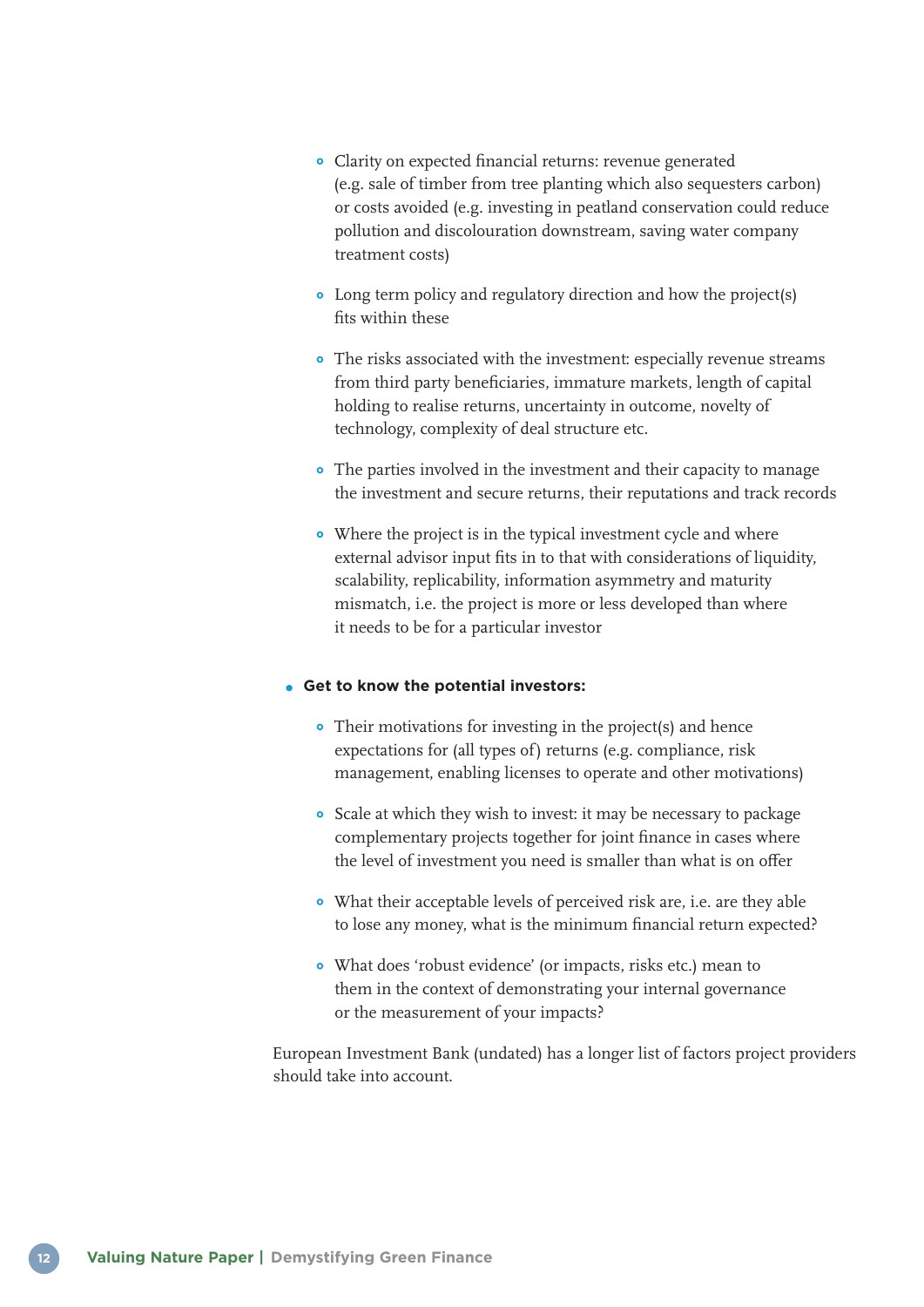#### Top tips:

- Create a 'pitch book' and ask financial experts to comment on it. Language and presentation are key.
- Focus on the green aspect and the distinguishing factors: do they require particular treatment / support? What are the particular challenges?
- Combine your project with other projects into a 'package' that is sufficiently big for finance and has a spread of environmental, financial and other risks.

It will also help to understand the current drivers for and barriers to green finance when preparing investable projects.

# **Drivers for 'green' finance**

 *"The health of our planet and the health of our financial system is inextricably intertwined. Finance has the power not only to change our economy, but also the way we live – and the time to act is now."*

 Sir Roger Gifford, Chair of Green Finance Institute (UK) (July 2019)

The readers of this paper are well aware that the environmental challenges of today need large and sustained financial resources and that public finance is not sufficient, declining or uncertain. But what motivates private investors to finance green and green finance?

**Policy drivers.** The following are only some of the many relevant global, European and the UK policy drivers over the recent years:

- **2014:** Sustainable Development Goals of the UN increased the interest in the impacts of investment on each goal as well as the need to finance activities that will make achieving the goals a reasonable possibility 11
- **2015:** Finance is as a key element within the UNFCCC Paris Agreement, which has a goal of, "making finance flows consistent with a pathway towards low greenhouse gas emissions and climate resilient development"12

[https://worldinvestmentforum.](https://worldinvestmentforum.unctad.org/financing-for-the-sdgs/) [unctad.org/financing-for-the-sdgs/](https://worldinvestmentforum.unctad.org/financing-for-the-sdgs/)

<sup>12</sup> [https://unfccc.int/process-and](https://unfccc.int/process-and-meetings/the-paris-agreement/the-paris-agreement)[meetings/the-paris-agreement/](https://unfccc.int/process-and-meetings/the-paris-agreement/the-paris-agreement) [the-paris-agreement](https://unfccc.int/process-and-meetings/the-paris-agreement/the-paris-agreement)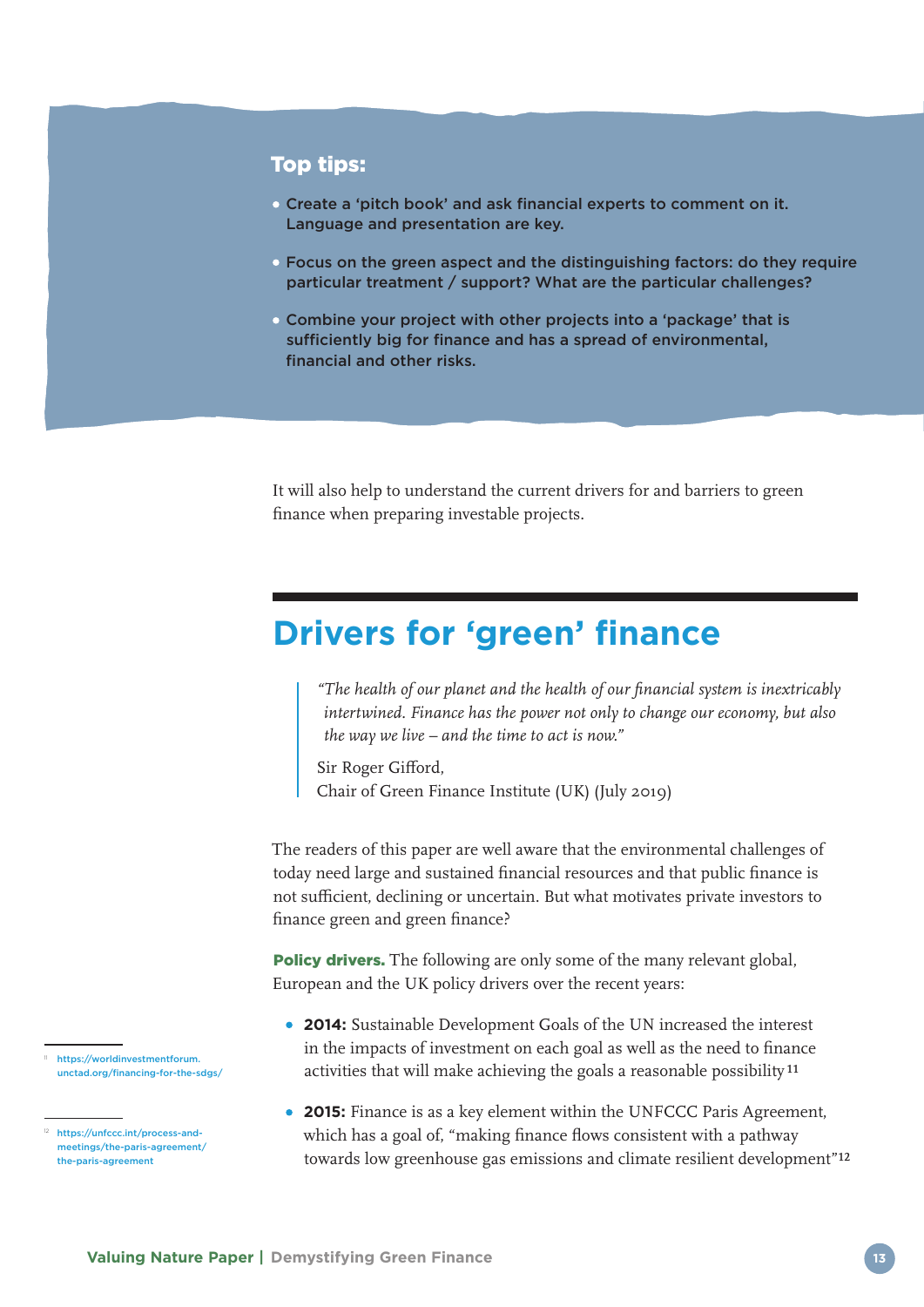<sup>13</sup> [https://ec.europa.eu/info/](https://ec.europa.eu/info/business-economy-euro/banking-and-finance/sustainable-finance_en#hleg) [business-economy-euro/](https://ec.europa.eu/info/business-economy-euro/banking-and-finance/sustainable-finance_en#hleg) [banking-and-finance/](https://ec.europa.eu/info/business-economy-euro/banking-and-finance/sustainable-finance_en#hleg) [sustainable-finance\\_en#hleg](https://ec.europa.eu/info/business-economy-euro/banking-and-finance/sustainable-finance_en#hleg)

<sup>14</sup> <https://www.fsb-tcfd.org/>

15 [https://www.greenfinanceinstitute.](https://www.greenfinanceinstitute.co.uk) [co.uk/](https://www.greenfinanceinstitute.co.uk)

- **2016—2019:** The European Commission set up a High Level Expert Group (HLEG) on Sustainable Finance 13 to steer public and private capital towards sustainable investments; to identify the steps that financial institutions should take to protect the stability of the financial system from risks related to the environment and deploy these policies on a pan-European scale. The group published its final report in January 2018, followed by an EU Taxonomy in July 2019 of economic activities which can make a substantial contribution to climate change mitigation and adaptation and includes criteria to do no significant harm to other environmental objectives. This is set to help determine what activities are classified as 'green' when investing.
- **2017:** The Taskforce for Climate Related Financial Disclosures (TCFD)14 recommends that businesses report on climate related risks to their operations in a consistent, comparable, reliable, clear and efficient way and provide decision-useful information to lenders, insurers, and investors. Recommendations by the TCFD created great interest amongst large companies and investors and have been followed by progress reports and a knowledge hub of tools and information.
- **2018–19:** The UK government commissioned a Green Finance Task Force which reported in March 2018 which led to the formation of Green Finance Institute 15 in July 2019.
- **2019:** The increasing prevalence of Carbon pricing. World Bank (2019) has identified at least 57 jurisdictions using Carbon pricing mechanisms around the world with this number expected to increase in future.
- **2019:** Change in UK Pension rules to come in this year will mean ESG issues need to be taken into account by pension trustees.

Increasing demand for greener alternatives. The increasing public awareness of the urgency of climate change and environmental degradation is driving action from within the sector. Pension funds, pension beneficiaries and individual investors are increasingly asking for transparency, greener and more ethical investment options. This creates a group effect amongst investors, increasing numbers of whom now want to be involved in low Carbon options and signing up to various initiatives. Specialist green finance investment and analysis companies are being bought up by intermediaries like credit rating agencies to service this increasing demand.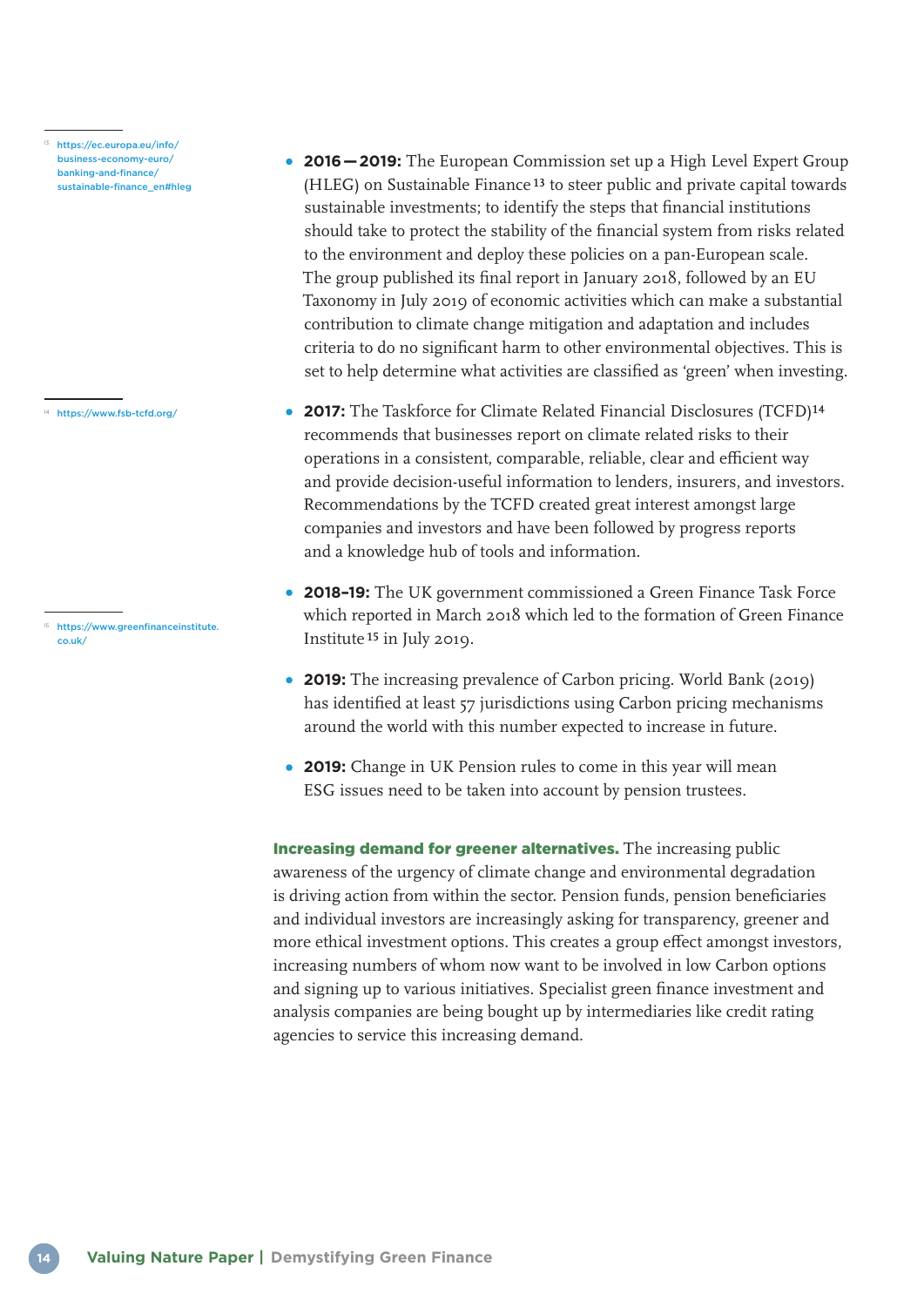Increasing awareness of risks and opportunities. Ignoring ESG issues is a risk to financial returns (e.g. shortage of raw materials and other inputs to production, damage to operations from extreme weather events, reduction in demand for goods and services). As information on these risks builds up so do attempts increase to both green finance and finance green. For example, see ENCORE tool released in 2019 for a broad understanding of environmental dependencies associated with different economic sectors.

Incorporating ESG issues into investment decisions is not just about managing risks, there are also additional opportunities from investing in natural and social returns in terms of encouraging innovation, analytics and low Carbon technology, working with civil society and providing intellectual leadership.

### **Barriers to 'green' finance**

 *"This transition [of the finance sector] will be a monumental undertaking. It will be the single greatest social and economic transformation in human history. It will impact every sector of the economy and it will require the reallocation of trillions of pounds of capital. Sadly, there is no graduate textbook on how we do this. The world has never undergone a zero Carbon transition".*

 Dr Rhian-Mari Thomas, Chief Executive, Green Finance Institute, July 2019.

The very basic description of the finance sector above hides a complex web of actors and transactions. The sector depends on a strong regulatory and policy context and common metrics and terms that make communication and comparison easier. Green finance (and financing green) adds a further layer of complexity with different issues to consider and metrics and terms to learn. In addition, there is the fundamental issue of missing markets.

Missing markets and regulation. For investments in reducing Carbon emissions, there are at least nascent carbon markets, trading and prices are emerging. However, the direct financial cost of burning a forest or making a species extinct is typically zero and hence there is a fundamental barrier to investing in prevention or reversal of such non-Carbon aspects of the environment.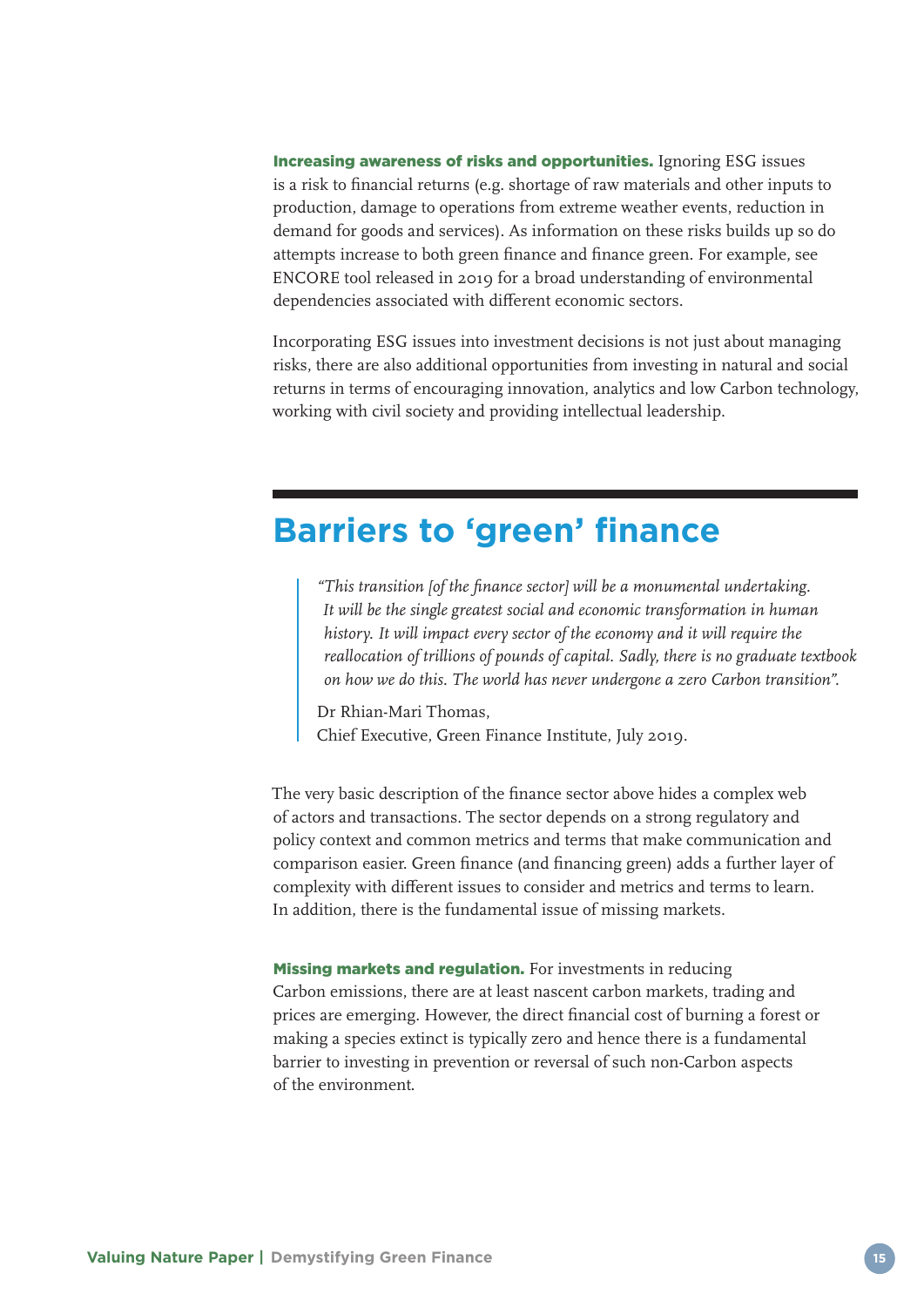Complexity and mindsets. It is relatively straightforward to predict and monitor the reduction in Carbon emissions through investments in energy efficiency and low Carbon technologies. It is more difficult to predict sequestration of Carbon. It is still more difficult to measure and communicate the impacts of investments on natural capital. First, there are many metrics compared to one, i.e. tonnes of Carbon. Second, changes are context and location specific, and overly simplifying this complexity could lead to unintended negative consequences. Third, costs and benefits are distributed over several stakeholders and there is often mismatch between stakeholders paying for and benefiting from such investments.

While complexity is a genuine issue, there is also a mindset that believes ESG and financial performance are mutually exclusive. A shift in the mind set of all involved in terms of risks (perception and tolerance) and return (expectations) is necessary, if green finance is to become more widespread. For example, investing in green could be riskier to start with but as experience grows so will our ability to manage complexity and risks. Developments in environmental assessment, economic valuation and natural capital accounting (including better communication of what evidence we already have) will continue to address this barrier.

Uncertain / low / no financial returns. Investing in reducing Carbon emissions through efficiency and new technologies has a more or less direct link to financial returns – through income generation (sale of technology) and cost saving (lower energy bills). Links between investing in 'green' and financial returns are more difficult to establish both in time and space. Furthermore, green investments are often associated with regulatory and environmental risks such as property rights to land and conservation; and impacts of extreme weather on habitat creation.

As mentioned above, the public sector could address this barrier by underwriting some of the risks. For example, a private sector provider of a nature-based solution would take responsibility for delivering predetermined outcomes up to a 1 in 30 year storm event and the risks due to more severe impacts would rest with the public sector. Public sector funding will still be needed for providing public goods, which, by definition, do not yield private (financial) returns and towards technical assistance (e.g. monitoring and research) to reduce uncertainties over time.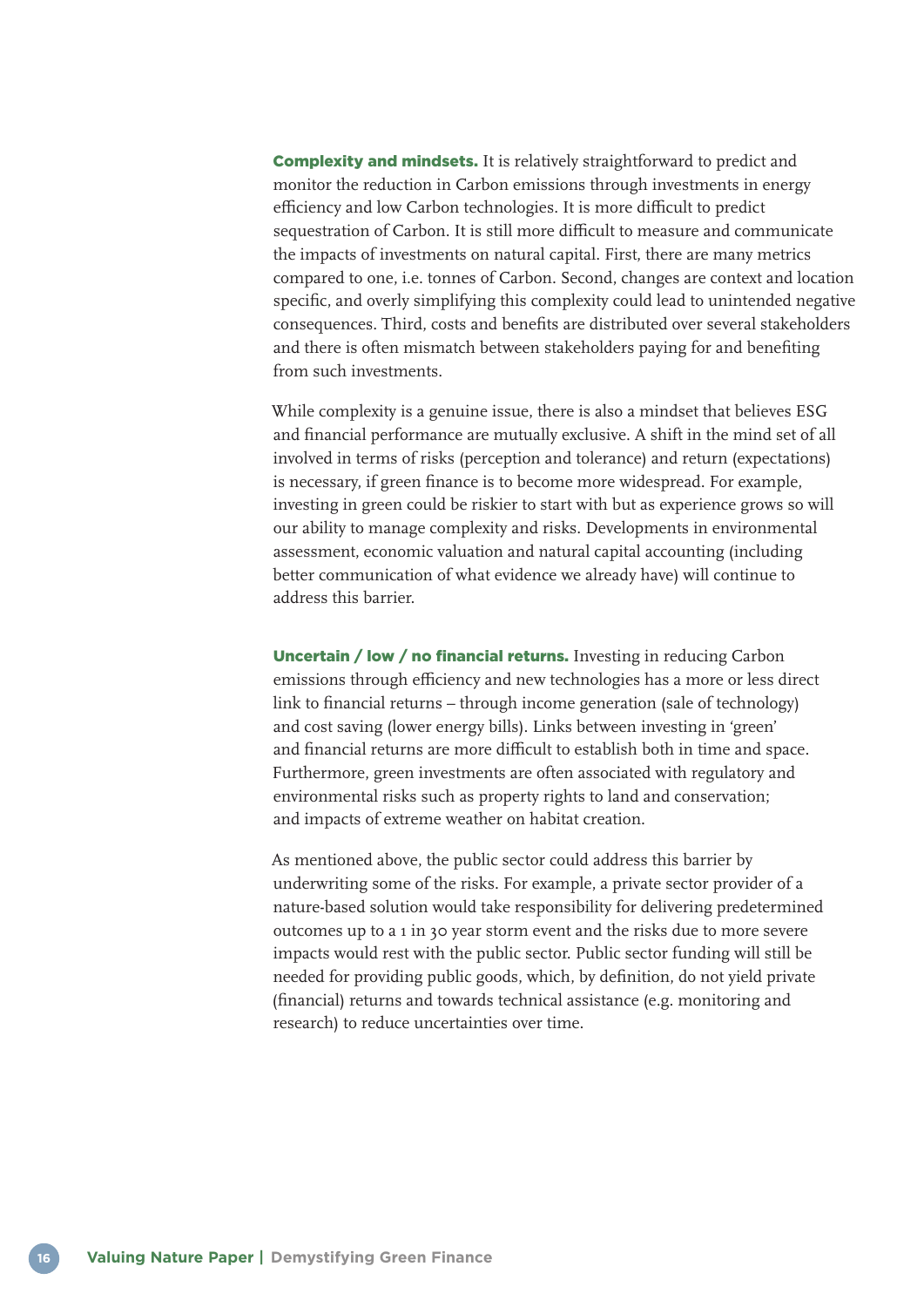Scale. Environmental projects tend to involve relatively small quantities of investment funds that may discourage private finance to get involved in a coordinated way. To issue a bond could cost so much that only bonds valued several hundreds of  $f$  millions are worth issuing. Bringing several environmental projects together as a single investment package is likely to make them jointly more investable as mentioned above.

Trends in the global economy. The influence of mainstream finance and trade policies and commodities trading cannot be ignored. While commodity prices continue to incentivise large scale environmental degradation, relatively small 'green' investments will not be sufficient to tip the scales in favour of nature.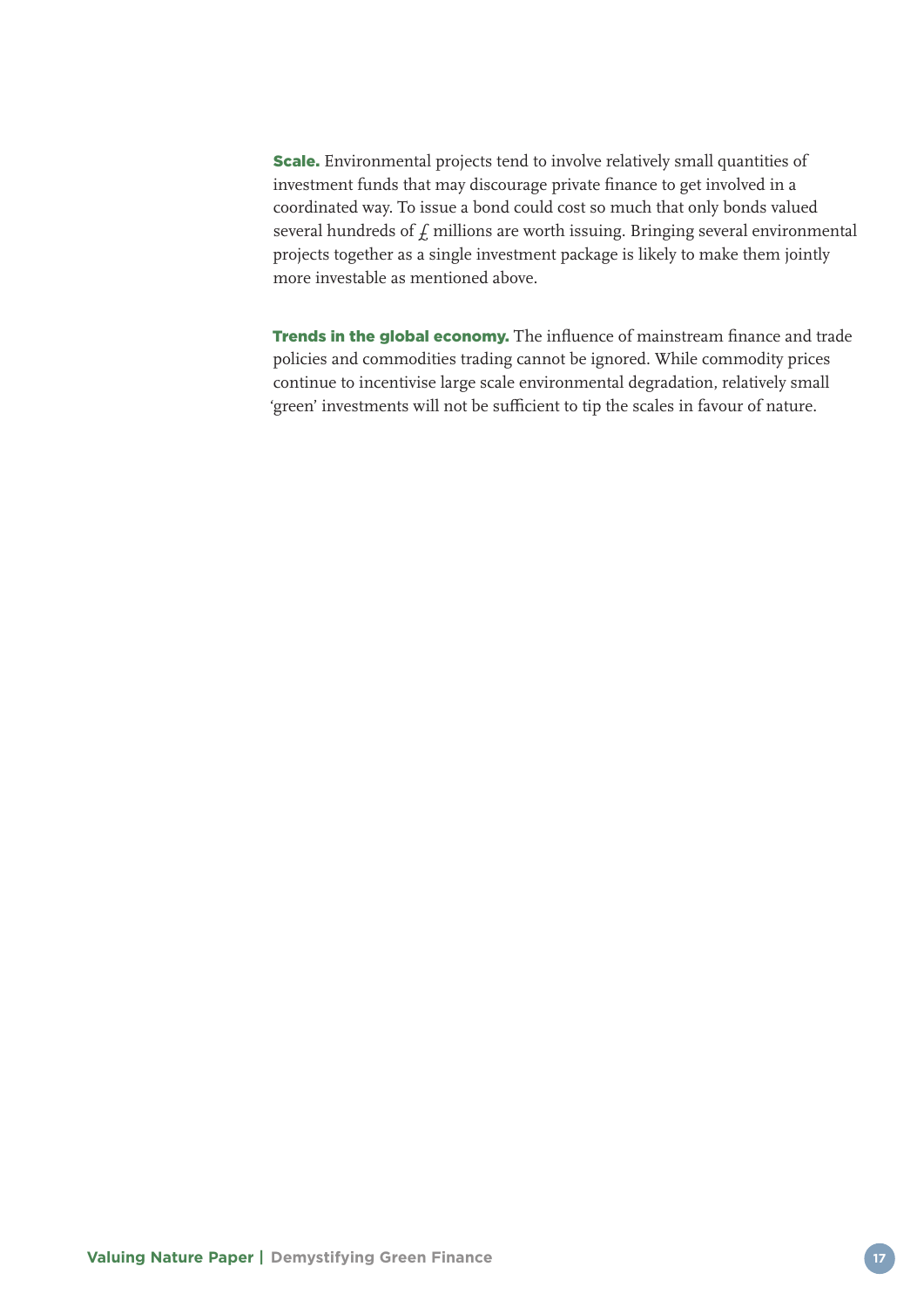# **Glossary**

**The glossary presents a selection of financial terms and more general terms with particular use in finance. Definitions of the relevant types of investment are provided in Box 1 16.**

| <b>Term</b>            | <b>Definition/Explanation</b>                                                                                                                                                                                                                                                                                                                                                                                                                                                                                                                               |
|------------------------|-------------------------------------------------------------------------------------------------------------------------------------------------------------------------------------------------------------------------------------------------------------------------------------------------------------------------------------------------------------------------------------------------------------------------------------------------------------------------------------------------------------------------------------------------------------|
| Asset                  | An asset is a resource with economic value that an individual,<br>corporation or country owns or controls with the expectation<br>that it will provide a future benefit. It could be tangible<br>(property, machinery etc.) or intangible (patent, reputation<br>etc.). Physical (tangible) assets are reported on a company's<br>balance sheet and are bought or created to increase a firm's<br>value or benefit the firm's operations. Natural capital assets are<br>also tangible but are only beginning to be recorded in natural<br>capital accounts. |
| <b>Asset classes</b>   | An asset class is a group of securities that exhibits similar<br>characteristics, behaves similarly in the marketplace and is<br>subject to the same laws and regulations. The three main asset<br>classes are equities, or stocks; fixed income, or bonds; and cash<br>equivalents, or money market instruments. Some investment<br>professionals add real estate, commodities, and increasingly,<br>cryptocurrencies such as bitcoin, to the asset class mix.                                                                                             |
| <b>Blended finance</b> | A way to pull together finance from different sources for a<br>given project or programme. Sources should have different risk<br>and return expectations to balance each other. Thereby, blended<br>finance provides flexible funds to facilitate project development<br>and reduce the risk of investment, thereby encouraging capital<br>and knowledge flow from more risk-averse investors to develop<br>the market.                                                                                                                                     |
| <b>Bonds</b>           | A fixed income investment in which an investor loans money to<br>an entity (typically corporate or governmental) which borrows<br>the funds for a defined period at a variable or fixed interest rate.                                                                                                                                                                                                                                                                                                                                                      |
| Capital                | Financial assets invested or their financial value; the tangible<br>factors of production and facilities within a business; stock<br>of human knowledge and skills; social relationships and<br>community ties and natural environment (species, habitats,<br>and abiotic resources).                                                                                                                                                                                                                                                                       |

<sup>16</sup> For more comprehensive glossaries, see IEMA (2018); Stockholm Sustainable Finance - <https://www.stockholmsustainablefinance.com/ssfc-lexicon/> and <https://www.investopedia.com>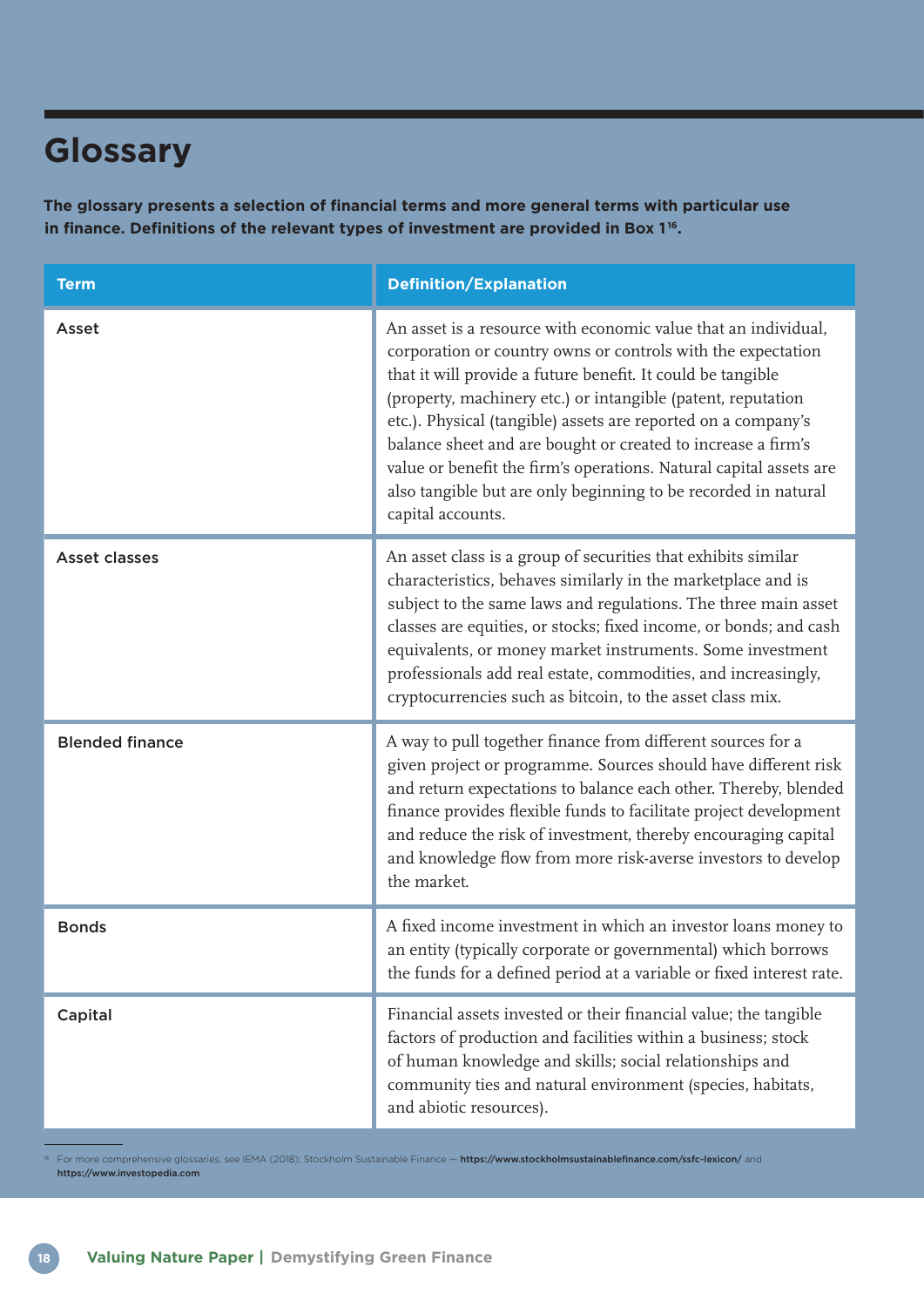| <b>Term</b>                                     | <b>Definition/Explanation</b>                                                                                                                                                                                                                                                                                                                                                                                                                            |
|-------------------------------------------------|----------------------------------------------------------------------------------------------------------------------------------------------------------------------------------------------------------------------------------------------------------------------------------------------------------------------------------------------------------------------------------------------------------------------------------------------------------|
| (Conservation) Covenants                        | A legal commitment to conserve the land that stays with the<br>land, even if the person who made the commitment sells the<br>land. These ensure long term security of the assets invested in.                                                                                                                                                                                                                                                            |
| Commodity                                       | A basic good used in commerce that is interchangeable with<br>other commodities of the same type. Commodities are most<br>often used as inputs in the production of other goods or<br>services. The quality of a given commodity may differ slightly,<br>but it is essentially uniform across producers. When they are<br>traded on an exchange, commodities must also meet specified<br>minimum standards, also known as a basis grade.                 |
| Debt                                            | An obligation to make a future re-payment in exchange for<br>an upfront investment. Investors expect repayment of their<br>investment and may require some interest (or coupons).<br>Bonds are a form of debt finance.                                                                                                                                                                                                                                   |
| <b>Environmental Social Governance</b><br>(ESG) | Environmental, Social and Governance risks / criteria used to<br>report / assess a company's operations. Environmental criteria<br>consider how a company performs as a steward of nature.<br>Social criteria examine how it manages relationships with<br>employees, suppliers, customers, and the communities where<br>it operates. Governance deals with a company's leadership,<br>executive pay, audits, internal controls, and shareholder rights. |
| Equity                                          | The acquisition of ownership rights (company or financial<br>asset) in exchange for a payment. Investors expect some<br>dividends as repayments and/or capital gains (i.e. the<br>difference between purchase and sale price) on sale of their<br>rights (or shares). Stocks are a form of equity finance.                                                                                                                                               |
| <b>Finance</b>                                  | The action of 'raising' money/funds (for expenditure), or the<br>amount of money raised.                                                                                                                                                                                                                                                                                                                                                                 |
| Grant                                           | Transfers made in cash, goods or services for which no<br>repayment is required, meaning no risk and no return<br>for investors.                                                                                                                                                                                                                                                                                                                         |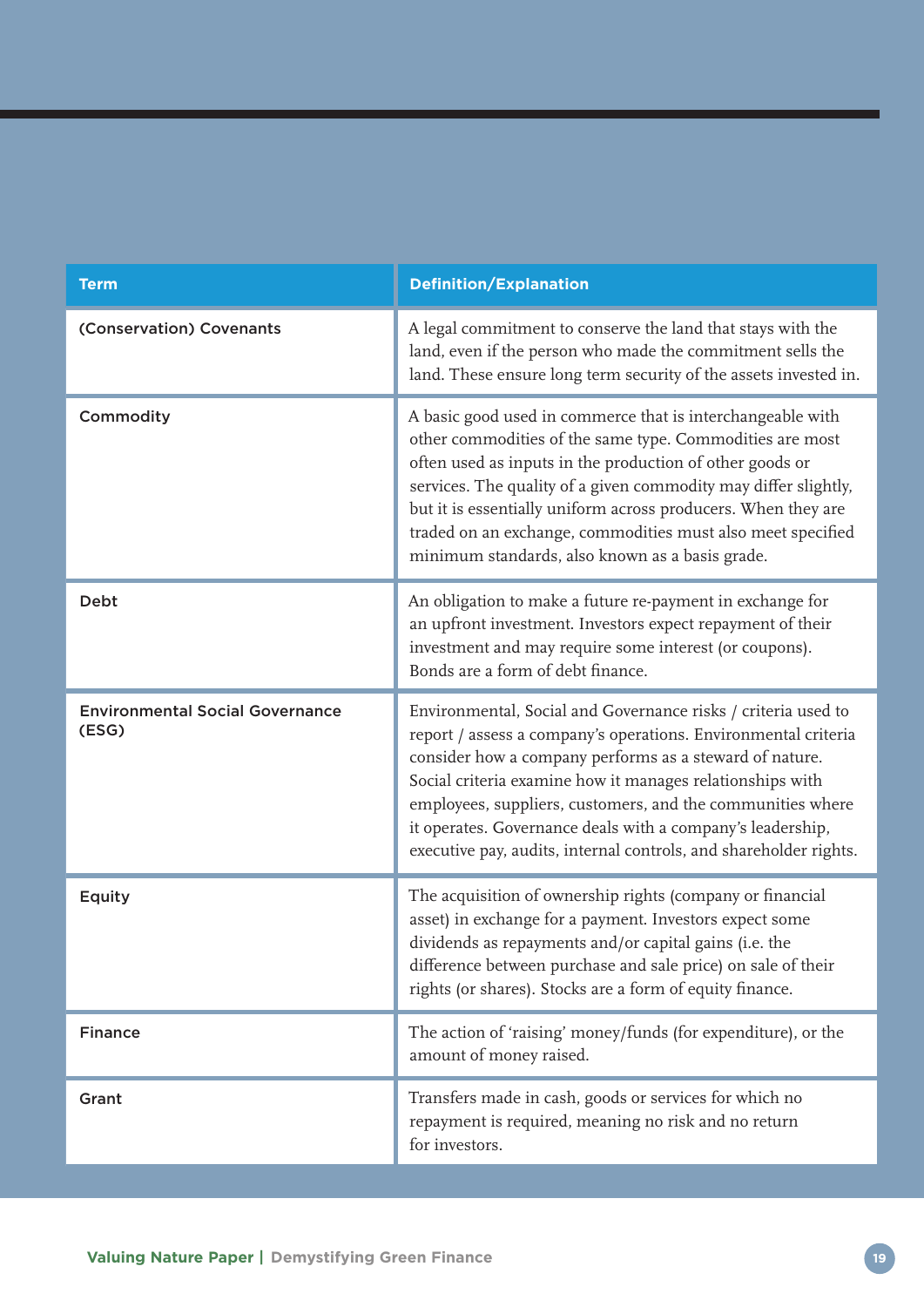# **Glossary**

| <b>Term</b>               | <b>Definition/Explanation</b>                                                                                                                                                                                                                                                                                                                                                  |
|---------------------------|--------------------------------------------------------------------------------------------------------------------------------------------------------------------------------------------------------------------------------------------------------------------------------------------------------------------------------------------------------------------------------|
| <b>Green bonds</b>        | any type of bond instrument where the proceeds will be<br>exclusively applied to finance or re-finance, in part or in full,<br>new and/or existing eligible green projects.                                                                                                                                                                                                    |
| Investment                | An investment is an asset or item acquired with the goal of<br>generating income or (capital) appreciation (increase in the<br>value of the asset) over time.                                                                                                                                                                                                                  |
| <b>Natural Capital</b>    | The elements of nature that directly and indirectly produce<br>value or benefits to people, including ecosystems, species,<br>freshwater, land, minerals, the air and oceans, as well as<br>natural processes and functions.                                                                                                                                                   |
| Patient equity            | Equity held by investors with a long-term perspective,<br>whereby they are willing to forgo maximum short term<br>returns in favour of longer-term returns.                                                                                                                                                                                                                    |
| <b>Patient investment</b> | A long-term investment, where the investor is willing to forgo<br>maximum short term returns in favour of longer-term returns.                                                                                                                                                                                                                                                 |
| Philanthropic capital     | Capital that aims to obtain broader societal benefits and has<br>no or reduced expectation of any financial return.                                                                                                                                                                                                                                                            |
| Return                    | The profit or loss derived from an investment (or saving).                                                                                                                                                                                                                                                                                                                     |
| <b>Risk</b>               | Risk takes on many forms but is broadly described as the<br>chance an outcome or investment's actual return will differ<br>from the expected outcome or return.                                                                                                                                                                                                                |
| <b>Securities</b>         | Investments that are traded on a secondary market. The most<br>well-known examples include stocks and bonds. Securities<br>allow you to own the underlying asset without taking<br>possession. For this reason, securities are readily traded.<br>That means they're liquid. They are easy to price, and so are<br>excellent indicators of the underlying value of the assets. |
| <b>Social bonds</b>       | Raise capital used to finance or re-finance projects with<br>positive social outcomes.                                                                                                                                                                                                                                                                                         |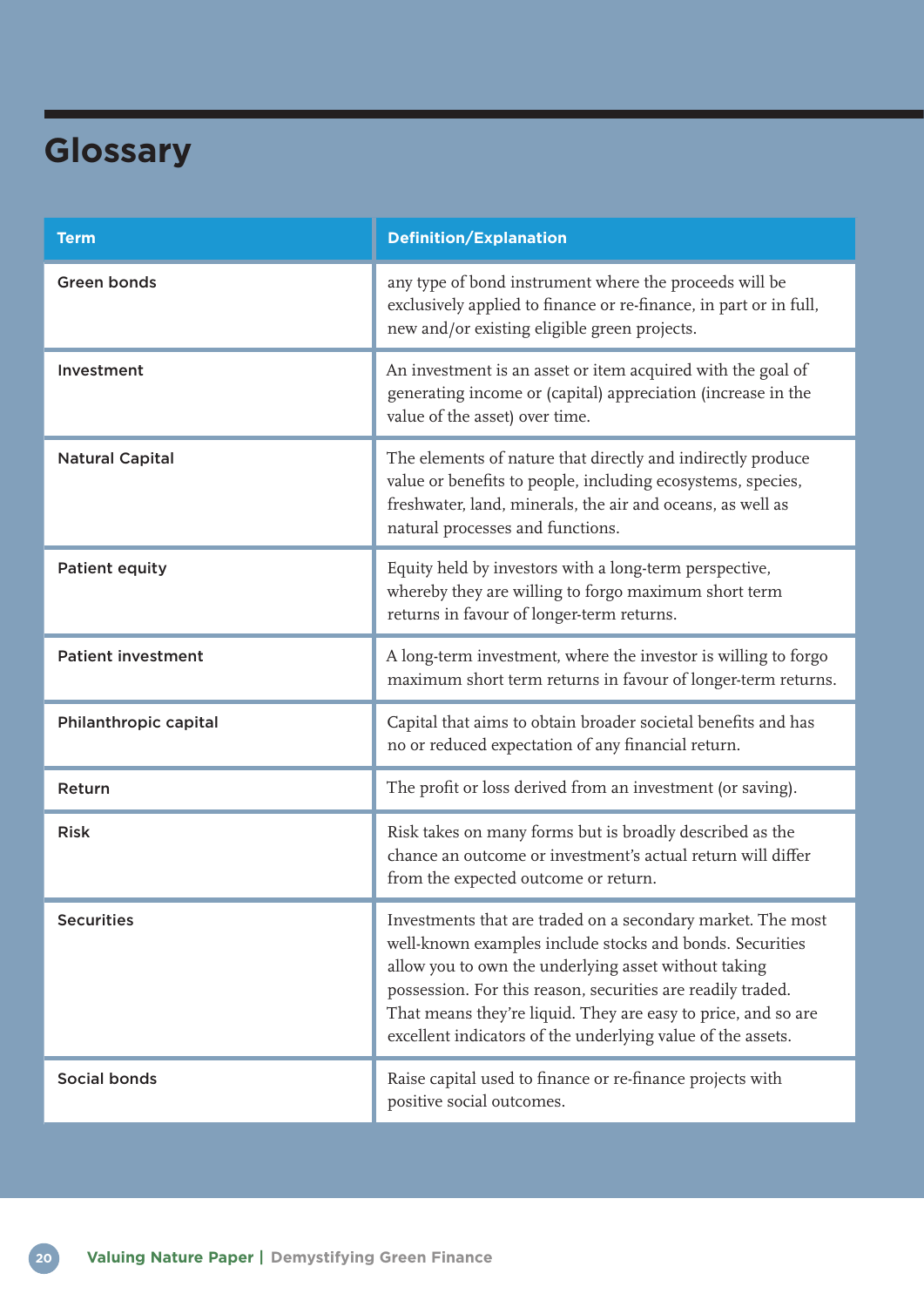| <b>Term</b>                           | <b>Definition/Explanation</b>                                                                                                                                                                                                                                                                                                                                                                                                                                                                                                                                                                                                                                                                                                                                       |  |
|---------------------------------------|---------------------------------------------------------------------------------------------------------------------------------------------------------------------------------------------------------------------------------------------------------------------------------------------------------------------------------------------------------------------------------------------------------------------------------------------------------------------------------------------------------------------------------------------------------------------------------------------------------------------------------------------------------------------------------------------------------------------------------------------------------------------|--|
| <b>Socially Responsible Investing</b> | An investment approach taking into account the ESG criteria,<br>but which also actively excludes or selects investments<br>according to ethical guidelines determined by the investors<br>own ethical stances. Strategies used by SRI investors are<br>"ethical negative screening, environmental/social negative<br>screening, positive screening, community and social investing,<br>best-in-class, financially-weighted best-in-class, sustainability/<br>climate change themes, constructive engagement, shareholder<br>activism, integrated analysis, and norms-based screening"<br>(Krosinski et al, 2009).                                                                                                                                                   |  |
| Sovereign bond (debt)                 | Debt securities issued by a national government backed by<br>taxation and/or government assets. They can be denominated<br>in either a foreign or the national currency.                                                                                                                                                                                                                                                                                                                                                                                                                                                                                                                                                                                            |  |
| <b>Sustainable Development Goals</b>  | A collection of 17 global goals set by the UN in 2015 for the year<br>2030. They apply globally, are broad based and interdependent.<br>There are 17 goals:<br>No Poverty;<br>1.<br>Zero Hunger;<br>2.<br>Good Health and Well-being;<br>3.<br>Quality Education;<br>4.<br>Gender Equality; 6. Clean Water and Sanitation;<br>5.<br>Affordable and Clean Energy;<br>7.<br>Decent Work and Economic Growth;<br>8.<br>Industry, Innovation, and Infrastructure;<br>$Q$ .<br>10. Reducing Inequality;<br>Sustainable Cities and Communities;<br>11.<br>12. Responsible Consumption and Production;<br>Climate Action;<br>13.<br>Life Below Water;<br>14.<br>15. Life On Land;<br>16. Peace, Justice, and Strong Institutions and<br>Partnerships for the Goals.<br>17. |  |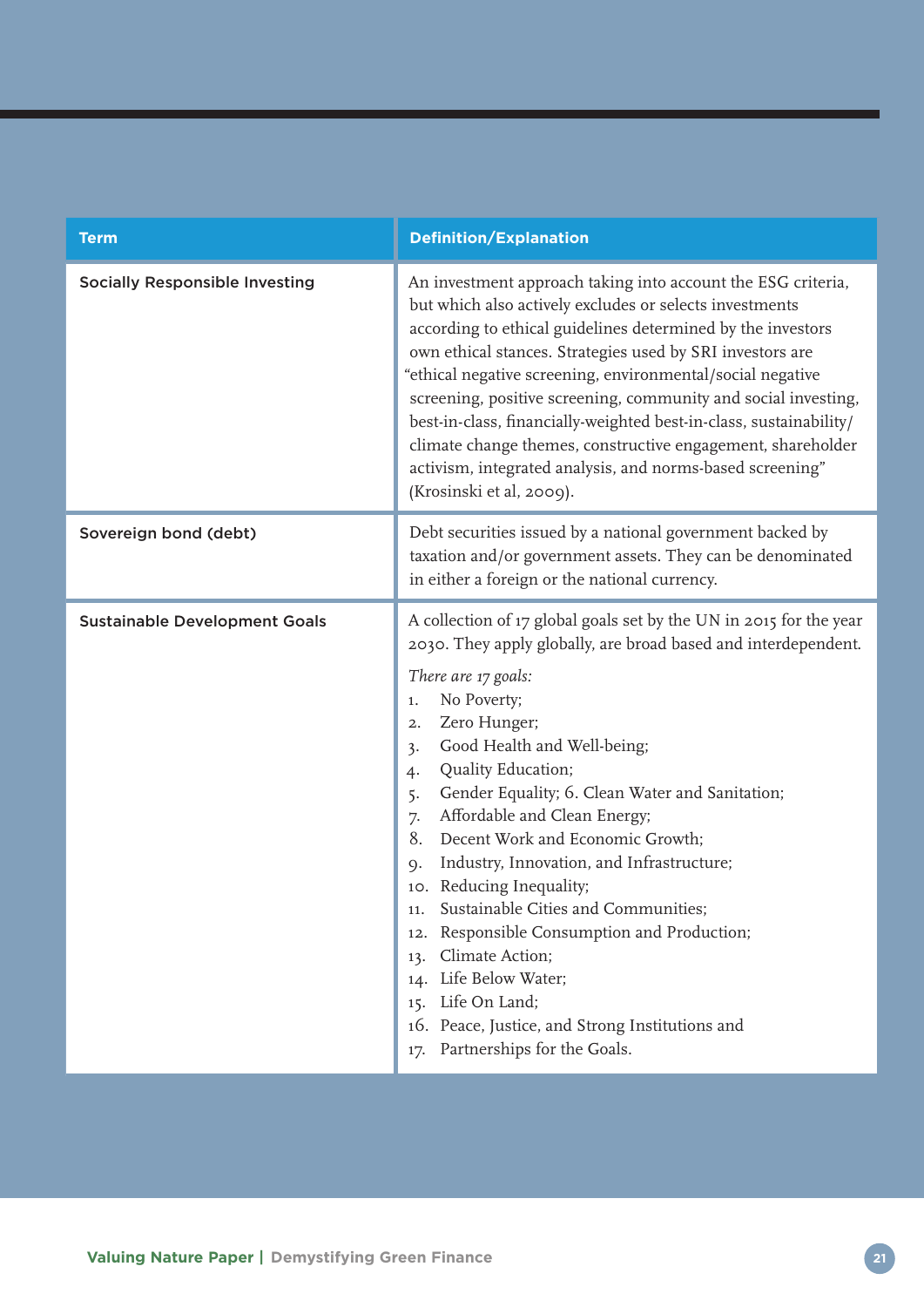### **References**

A4S (2019) (CFO Leadership Network) Essential Guide to Debt Finance: embedding environmental, social and governance considerations into treasury team activities

**<https://www.accountingforsustainability.org/debt-finance.html>**

BCG (2019) Global Asset Management 2019: Will These '20s Roar? Available at: **[https://www.bcg.com/en-gb/publications/2019/global-asset](https://www.bcg.com/en-gb/publications/2019/global-asset-management-will-these-20s-roar.aspx)[management-will-these-20s-roar.aspx](https://www.bcg.com/en-gb/publications/2019/global-asset-management-will-these-20s-roar.aspx)**

eftec (2018) Natural Capital Financing for Peatland, developed for the IUCN UK Peatland Programme, **[https://www.iucn-uk-peatlandprogramme.org/](https://www.iucn-uk-peatlandprogramme.org/sites/www.iucn-uk-peatlandprogramme.org/files/Natural%20capital%20financing%20for%20peatland_eftec_final_311018.pdf) [sites/www.iucn-uk-peatlandprogramme.org/files/Natural%20capital%20](https://www.iucn-uk-peatlandprogramme.org/sites/www.iucn-uk-peatlandprogramme.org/files/Natural%20capital%20financing%20for%20peatland_eftec_final_311018.pdf) [financing%20for%20peatland\\_eftec\\_final\\_311018.pdf](https://www.iucn-uk-peatlandprogramme.org/sites/www.iucn-uk-peatlandprogramme.org/files/Natural%20capital%20financing%20for%20peatland_eftec_final_311018.pdf)**

eftec and Environmental Finance (2018) Greater Manchester Combined Authority Investment Plan – **[https://naturegreatermanchester.co.uk/](https://naturegreatermanchester.co.uk/project/greater-manchester-natural-capital-investment-plan/) [project/greater-manchester-natural-capital-investment-plan/](https://naturegreatermanchester.co.uk/project/greater-manchester-natural-capital-investment-plan/)**

Exploring Natural Capital Opportunities, Risks and Exposure (ENCORE) – **<https://encore.naturalcapital.finance/en/about>**

European Commission (2017) Defining "green" in the context of green finance, Final report. **[http://ec.europa.eu/environment/enveco/sustainable\\_finance/](http://ec.europa.eu/environment/enveco/sustainable_finance/pdf/studies/Defining%20Green%20in%20green%20finance%20-%20final%20report%20published%20on%20eu%20website.pdf) [pdf/studies/Defining%20Green%20in%20green%20finance%20-%20](http://ec.europa.eu/environment/enveco/sustainable_finance/pdf/studies/Defining%20Green%20in%20green%20finance%20-%20final%20report%20published%20on%20eu%20website.pdf) [final%20report%20published%20on%20eu%20website.pdf](http://ec.europa.eu/environment/enveco/sustainable_finance/pdf/studies/Defining%20Green%20in%20green%20finance%20-%20final%20report%20published%20on%20eu%20website.pdf)**

European Investment Bank (Natural Capital Financing Facility – NCFF) (undated) *Investing in Nature: Financing conservation and nature-based solutions: A Practical Guide for Europe.* **[https://www.eib.org/attachments/](https://www.eib.org/attachments/pj/ncff-invest-nature-report-en.pdf) [pj/ncff-invest-nature-report-en.pdf](https://www.eib.org/attachments/pj/ncff-invest-nature-report-en.pdf)**

Gifford, R., (2019) Chair of Green Finance Institute **[https://www.](https://www.greenfinanceinstitute.co.uk/news/time-for-the-city-to-act-on-climate-change-is-now/) [greenfinanceinstitute.co.uk/news/time-for-the-city-to-act-on-climate](https://www.greenfinanceinstitute.co.uk/news/time-for-the-city-to-act-on-climate-change-is-now/)[change-is-now/](https://www.greenfinanceinstitute.co.uk/news/time-for-the-city-to-act-on-climate-change-is-now/)**

Global Impact Investing Network (GIIN) (2019) Sizing the Impact Investing Market. Available at: **[https://thegiin.org/assets/Sizing%20the%20](https://thegiin.org/assets/Sizing%20the%20Impact%20Investing%20Market_webfile.pdf) [Impact%20Investing%20Market\\_webfile.pdf](https://thegiin.org/assets/Sizing%20the%20Impact%20Investing%20Market_webfile.pdf)**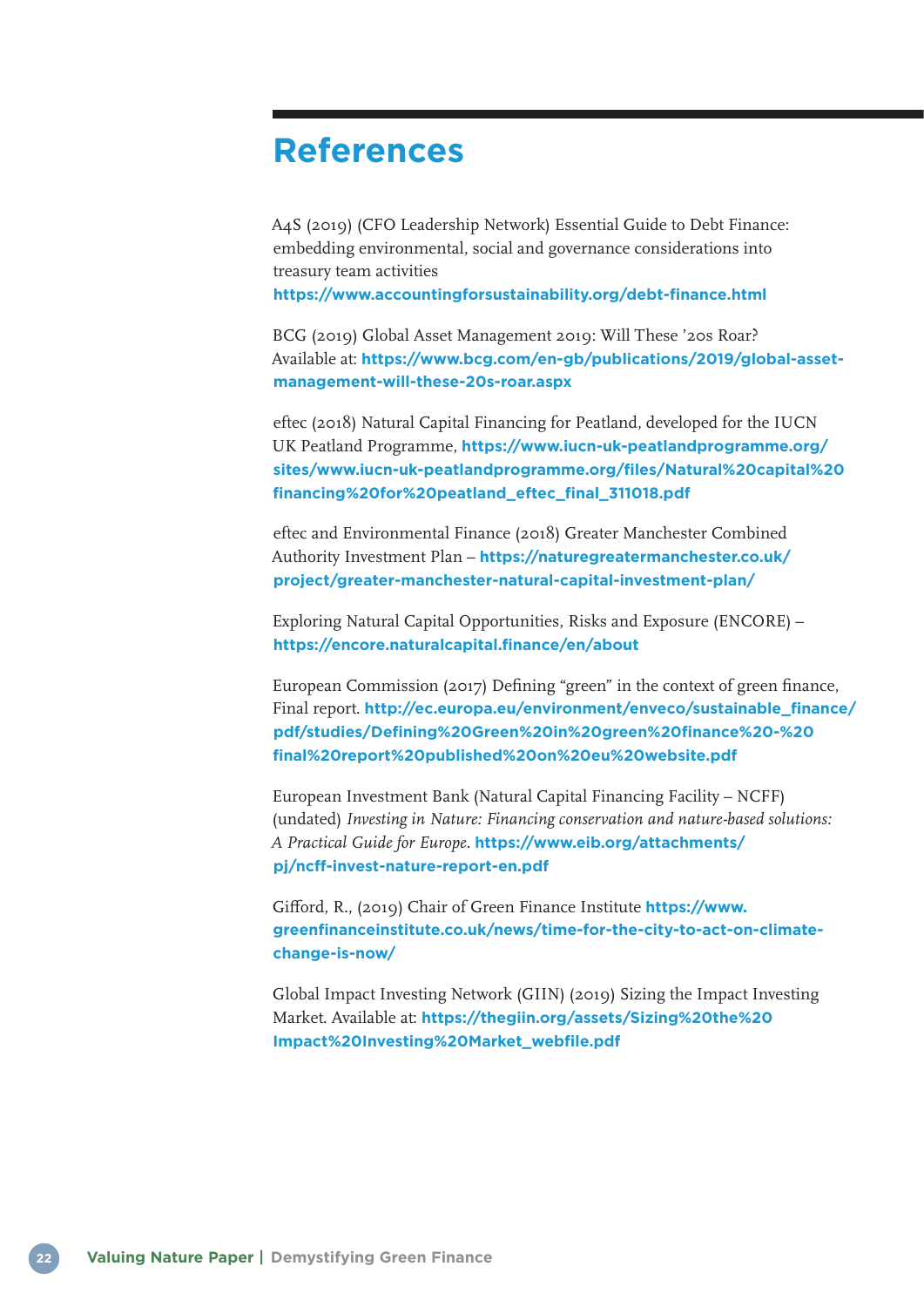Global Sustainable Investment Alliance, 2018. 2018 Global Sustainable Investment Review. Available at: **[http://www.gsi-alliance.org/wp-content/](http://www.gsi-alliance.org/wp-content/uploads/2019/03/GSIR_Review2018.3.28.pdf) [uploads/2019/03/GSIR\\_Review2018.3.28.pdf](http://www.gsi-alliance.org/wp-content/uploads/2019/03/GSIR_Review2018.3.28.pdf)**

IEMA (2018), Guide on Sustainable Finance, **[https://www.iema.net/iema](https://www.iema.net/iema-guide-on-sustainable-finance)[guide-on-sustainable-finance](https://www.iema.net/iema-guide-on-sustainable-finance)**

Krosinsky, C. & Robins, N. (2009) 'After the Crunch: The Future of Sustainable Investing and Carbon Finance', Carbon Finance Speaker Series at Yale, April 7.

Natural Capital Finance Alliance (2019) *Integrating Natural Capital in Risk Assessments: A step-by-step guide for banks,* Natural Capital Finance Alliance and PricewaterhouseCoopers (Geneva, Oxford and London).

Thomas, R-M. (2019) Green Finance Institute **[https://www.greenfinanceinstitute.co.uk/news/dr-rhian-mari-thomas](https://www.greenfinanceinstitute.co.uk/news/dr-rhian-mari-thomas-introduces-the-green-finance-institute/)[introduces-the-green-finance-institute/](https://www.greenfinanceinstitute.co.uk/news/dr-rhian-mari-thomas-introduces-the-green-finance-institute/)**

UK Government (2019) Green Finance Strategy (also includes Green Finance Education Charter) **[https://www.gov.uk/government/publications/green](https://www.gov.uk/government/publications/green-finance-strategy)[finance-strategy](https://www.gov.uk/government/publications/green-finance-strategy)**

UNEP Inquiry (2016). Definitions and Concepts. Background Note, Inquiry Working Paper 16/13, September 2016. **[http://unepinquiry.org/wp-content/](http://unepinquiry.org/wp-content/uploads/2016/09/1_Definitions_and_Concepts.pdf) [uploads/2016/09/1\\_Definitions\\_and\\_Concepts.pdf](http://unepinquiry.org/wp-content/uploads/2016/09/1_Definitions_and_Concepts.pdf)**

Vivid Economics and Environmental Finance, *Natural capital finance model – Strategic Outline Case,* report prepared for Defra, March 2018 – **[http://sciencesearch.defra.gov.uk/Default.aspx?Menu=Menu&Module=](http://sciencesearch.defra.gov.uk/Default.aspx?Menu=Menu&Module=More&Location=None&Completed=0&ProjectID=20096) [More&Location=None&Completed=0&ProjectID=20096](http://sciencesearch.defra.gov.uk/Default.aspx?Menu=Menu&Module=More&Location=None&Completed=0&ProjectID=20096)**

World Bank (2019) Carbon Trends, State and Trends of Carbon Pricing.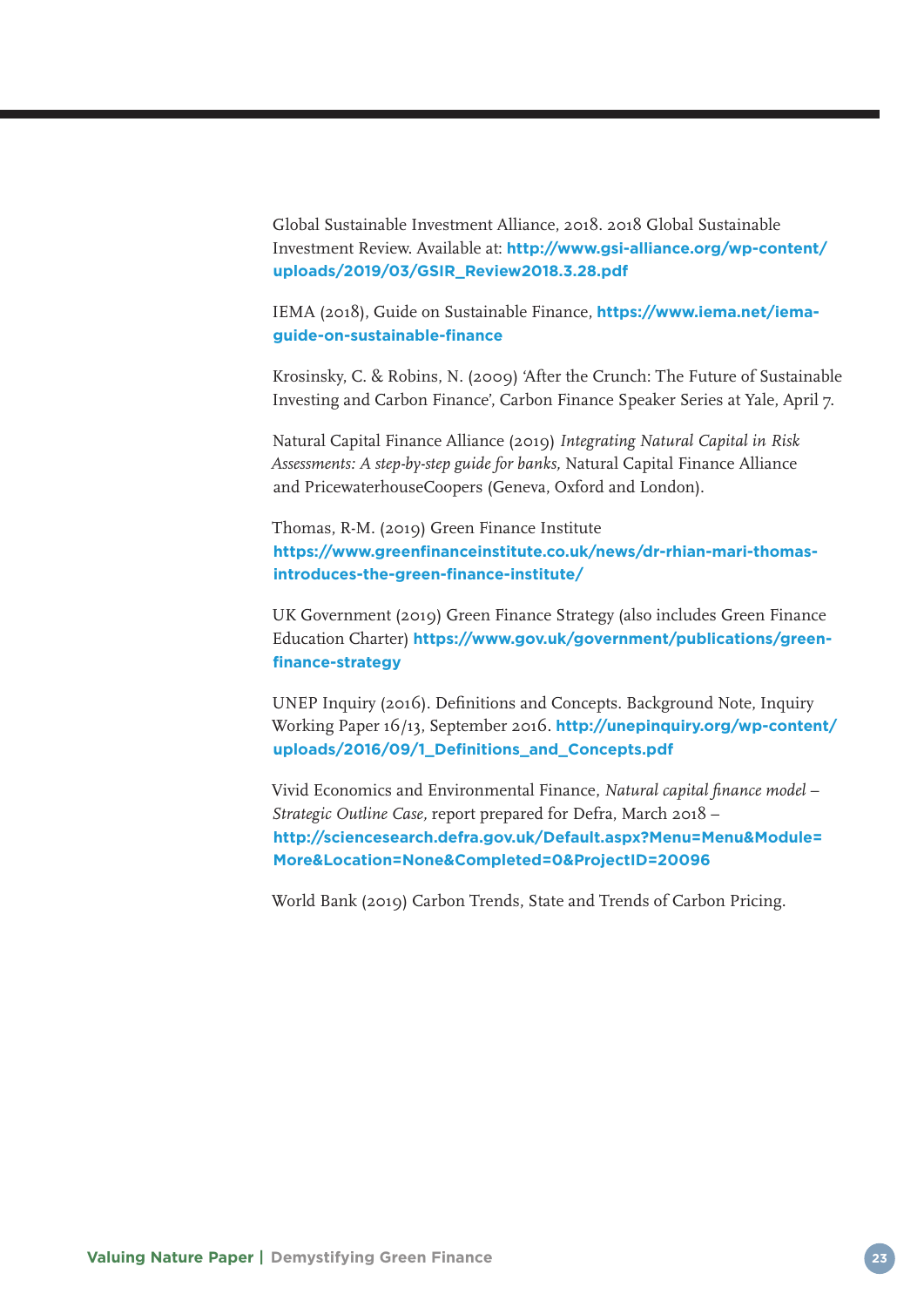# **Initiatives, working groups and official documents**

### **Documents**

### *Global*

- Equator Principles **<https://equator-principles.com/>**
- ISO / BSI work on green finance standards **<https://www.mainstreamingclimate.org/iso/>** (information about ISO as it relates to climate) & green finance page: **[https://www.iso.org/](https://www.iso.org/standard/75619.html) [standard/75619.html](https://www.iso.org/standard/75619.html)** / sustainable finance page **[https://www.iso.org/](https://www.iso.org/committee/7203746.html) [committee/7203746.html](https://www.iso.org/committee/7203746.html)**
- United Nations Principles for Responsible Investment **<https://www.unpri.org/>**
- United Nations Environment Programme Finance Initiative **<https://www.unepfi.org/>**

#### *Europe*

- European Commission High Level Expert Group on Sustainable Finance **[https://ec.europa.eu/info/business-economy-euro/banking-and](https://ec.europa.eu/info/business-economy-euro/banking-and-finance/sustainable-finance_en#hleg)[finance/sustainable-finance\\_en#hleg](https://ec.europa.eu/info/business-economy-euro/banking-and-finance/sustainable-finance_en#hleg)**
- European Commission Sustainable Finance Taxonomy (July 2019) **[https://ec.europa.eu/info/sites/info/files/business\\_economy\\_euro/](https://ec.europa.eu/info/sites/info/files/business_economy_euro/banking_and_finance/documents/190618-sustainable-finance-teg-report-taxonomy_en.pdf) [banking\\_and\\_finance/documents/190618-sustainable-finance-teg](https://ec.europa.eu/info/sites/info/files/business_economy_euro/banking_and_finance/documents/190618-sustainable-finance-teg-report-taxonomy_en.pdf)[report-taxonomy\\_en.pdf](https://ec.europa.eu/info/sites/info/files/business_economy_euro/banking_and_finance/documents/190618-sustainable-finance-teg-report-taxonomy_en.pdf)**
- Positive Impact Finance EU business biodiversity platform 2018 **[https://ec.europa.eu/environment/biodiversity/business/assets/](https://ec.europa.eu/environment/biodiversity/business/assets/pdf/Positive_Impact_Finance-EU_Business_Biodiversity_Platform_2018.pdf) [pdf/Positive\\_Impact\\_Finance-EU\\_Business\\_Biodiversity\\_](https://ec.europa.eu/environment/biodiversity/business/assets/pdf/Positive_Impact_Finance-EU_Business_Biodiversity_Platform_2018.pdf) [Platform\\_2018.pdf](https://ec.europa.eu/environment/biodiversity/business/assets/pdf/Positive_Impact_Finance-EU_Business_Biodiversity_Platform_2018.pdf)**

#### *UK*

- Peatland Carbon Code **[https://www.iucn-uk-peatlandprogramme.org/funding-finance/](https://www.iucn-uk-peatlandprogramme.org/funding-finance/peatland-code) [peatland-code](https://www.iucn-uk-peatlandprogramme.org/funding-finance/peatland-code)**
- Task Force on Climate Related Financial Disclosures (TCFD) **<https://www.fsb-tcfd.org/>**
- Woodland Carbon Code **<https://www.woodlandCarboncode.org.uk/>**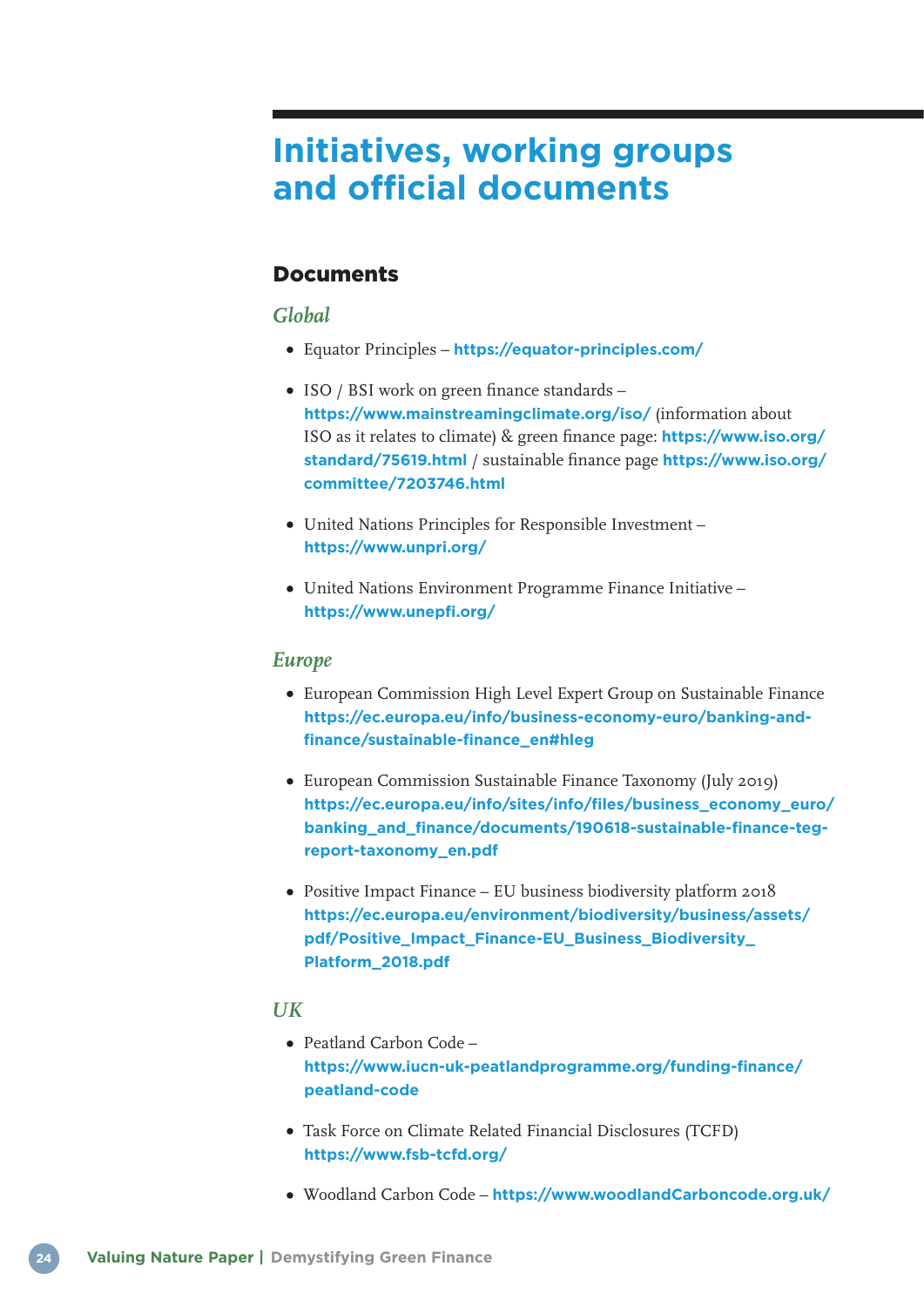### Organisation and working groups

- Blended Finance Initiative **<https://www.systemiq.earth/blended-finance-taskforce>**
- Centre on Green Finance and Investment **<https://www.oecd.org/cgfi/>**
- Climate Bond Initiative **<https://www.climatebonds.net/>**
- Climate Change Disclosure Standards Board **<https://www.cdsb.net/>**
- Coalition for Private Investment in Conservation **<http://cpicfinance.com/>**
- G20 Sustainable Finance Study Group **<http://unepinquiry.org/g20greenfinancerepositoryeng/>**
- Green Finance Institute **<https://www.greenfinanceinstitute.co.uk/>**
- Impact Investment Institute **<https://www.impact-investinginstitute.org/>**
- Institutional Investors Group on Climate Change **<https://www.iigcc.org/>**
- Natural Capital Coalition **<https://naturalcapitalcoalition.org/>**
- Natural Capital Finance Alliance **<https://naturalcapital.finance/>**
- Share Action **<https://shareaction.org/>**

### **Networks**

- Ecosystems Knowledge Network Finance Group **<https://ecosystemsknowledge.net/>**
- Network for Greening the Financial System **<https://www.banque-france.fr/node/5062>**
- The UK Sustainable Investment and Finance Association **<https://uksif.org/>**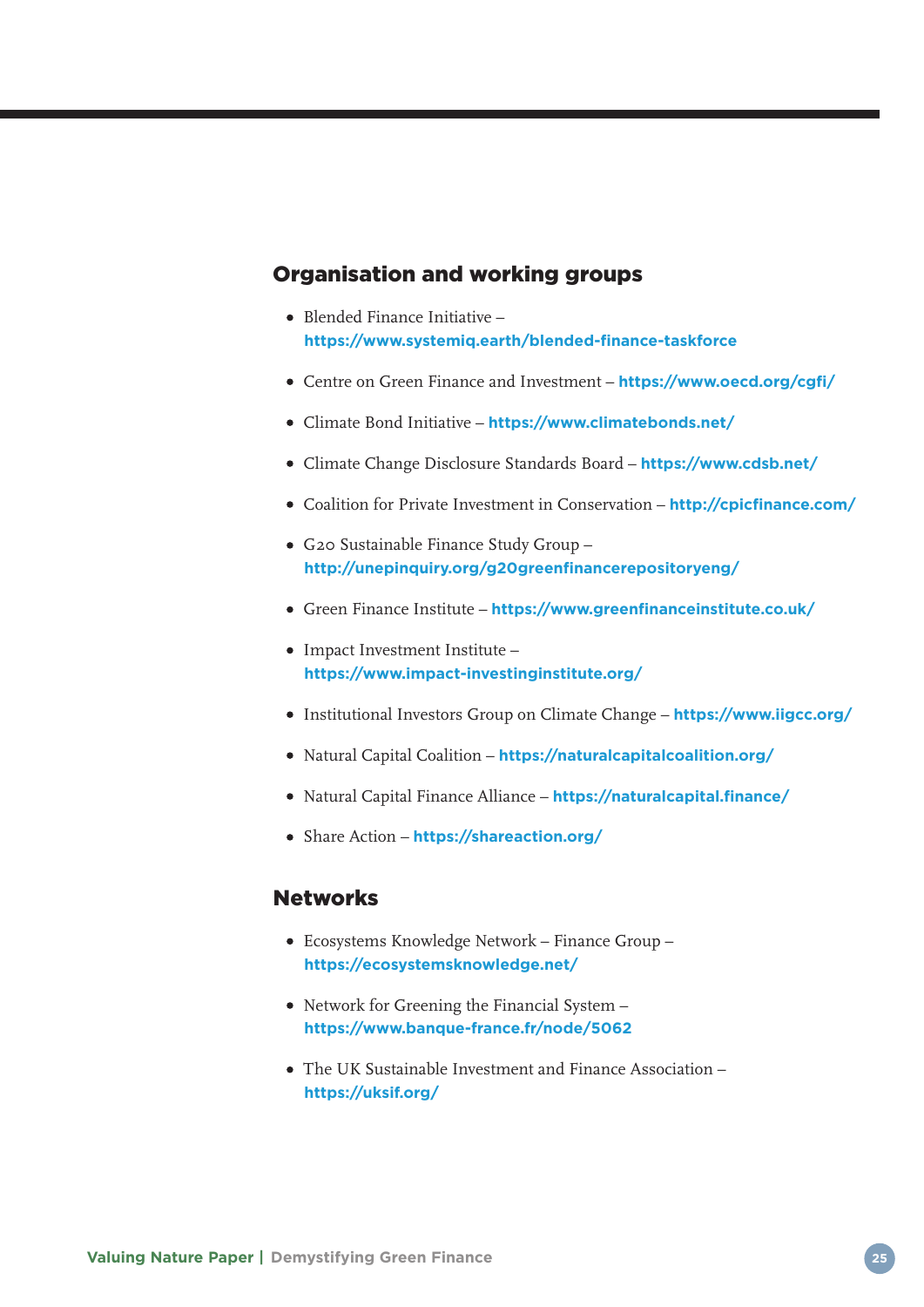# **Further reading**

Bigger Than Carbon (Kepler Cheuvreux and eftec) – **[https://naturalcapitalcoalition.org/wp-content/uploads/2018/03/](https://naturalcapitalcoalition.org/wp-content/uploads/2018/03/Bigger-than-Carbon-1.pdf) [Bigger-than-Carbon-1.pdf](https://naturalcapitalcoalition.org/wp-content/uploads/2018/03/Bigger-than-Carbon-1.pdf)**

Coldecot, Ben, Sustainable Finance: What Is It, Why Does It Matter, And What Are The Latest Developments – **[http://wcm.coop/pdfs/](http://wcm.coop/pdfs/apresentacoes/2018/ben_caldecott_wcm2018.pdf) [apresentacoes/2018/ben\\_caldecott\\_wcm2018.pdf](http://wcm.coop/pdfs/apresentacoes/2018/ben_caldecott_wcm2018.pdf)**

Conservation finance – **<https://www.cbd.int/financial/privatesector/g-private-wwf.pdf>**

Natural Capital Coalition, Natural Capital Finance Sector Supplement – **<https://naturalcapitalcoalition.org/>**

Sewell, A., Bouma, J., and van der Esch, S (2016) Investigating the challenges and opportunities for scaling up Ecosystem Restoration, The Hague: PBL Netherlands Environmental Assessment Agency. **[https://www.pbl.nl/sites/](https://www.pbl.nl/sites/default/files/downloads/pbl-2016-investigating-the-challenges-and-opportunities-for-scaling-up-ecosystem-restoration_2356.pdf) [default/files/downloads/pbl-2016-investigating-the-challenges-and](https://www.pbl.nl/sites/default/files/downloads/pbl-2016-investigating-the-challenges-and-opportunities-for-scaling-up-ecosystem-restoration_2356.pdf)[opportunities-for-scaling-up-ecosystem-restoration\\_2356.pdf](https://www.pbl.nl/sites/default/files/downloads/pbl-2016-investigating-the-challenges-and-opportunities-for-scaling-up-ecosystem-restoration_2356.pdf)**

The Little Biodiversity Finance Book – **[https://www.globalcanopy.org/sites/default/files/documents/resources/](https://www.globalcanopy.org/sites/default/files/documents/resources/LittleBiodiversityFinanceBook_3rd%20edition.pdf) [LittleBiodiversityFinanceBook\\_3rd%20edition.pdf](https://www.globalcanopy.org/sites/default/files/documents/resources/LittleBiodiversityFinanceBook_3rd%20edition.pdf)**

### **Further listening**

- Podcast: Perspectives Towards a Sustainable Future by Jason Mitchell, Man Group
- Podcast: Outrage & Optimism by Christiana Figueres
- Webinars: Bright Talk **[www.brighttalk.com](http://www.brighttalk.com)**